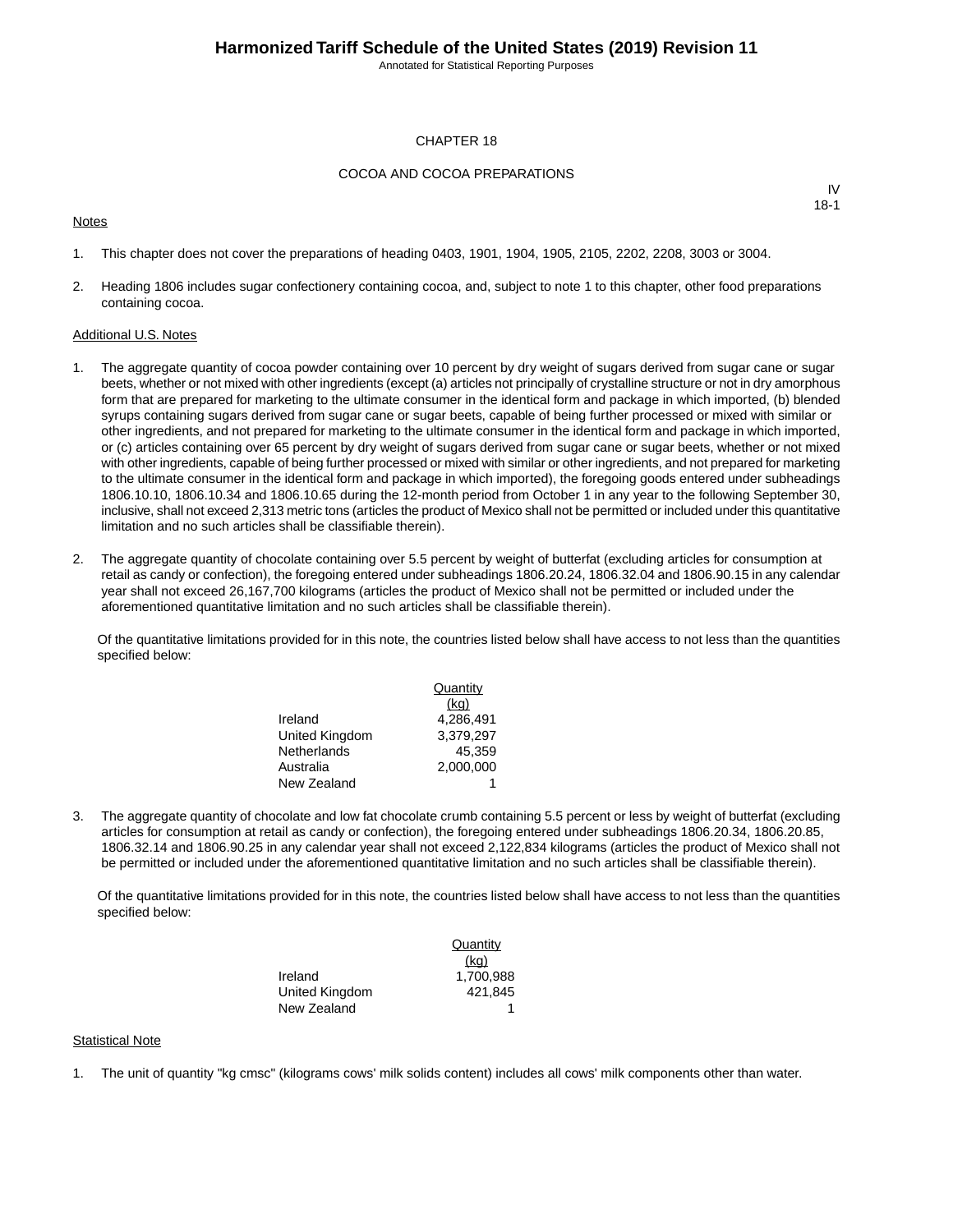Annotated for Statistical Reporting Purposes

| Stat.<br>Heading/ |                                                                     | Unit                                                                                                                                                                                                                                                        | Rates of Duty                                                                                                                                                                                          |                                                                                                                    |                                                                                                                    |
|-------------------|---------------------------------------------------------------------|-------------------------------------------------------------------------------------------------------------------------------------------------------------------------------------------------------------------------------------------------------------|--------------------------------------------------------------------------------------------------------------------------------------------------------------------------------------------------------|--------------------------------------------------------------------------------------------------------------------|--------------------------------------------------------------------------------------------------------------------|
|                   | Article Description                                                 | of                                                                                                                                                                                                                                                          |                                                                                                                                                                                                        |                                                                                                                    | $\overline{2}$                                                                                                     |
|                   |                                                                     |                                                                                                                                                                                                                                                             |                                                                                                                                                                                                        |                                                                                                                    |                                                                                                                    |
|                   |                                                                     |                                                                                                                                                                                                                                                             |                                                                                                                                                                                                        |                                                                                                                    | Free                                                                                                               |
|                   |                                                                     |                                                                                                                                                                                                                                                             |                                                                                                                                                                                                        |                                                                                                                    | 10%                                                                                                                |
|                   |                                                                     |                                                                                                                                                                                                                                                             |                                                                                                                                                                                                        |                                                                                                                    | 6.6¢/kg                                                                                                            |
|                   |                                                                     |                                                                                                                                                                                                                                                             |                                                                                                                                                                                                        |                                                                                                                    | $6.6$ ¢/kg                                                                                                         |
|                   |                                                                     |                                                                                                                                                                                                                                                             |                                                                                                                                                                                                        | CA, CL, CO, D, E,<br>IL, JO, KR, MA,<br>MX, OM, P, PA,<br>PE, SG)                                                  |                                                                                                                    |
|                   |                                                                     |                                                                                                                                                                                                                                                             |                                                                                                                                                                                                        |                                                                                                                    | 25%                                                                                                                |
|                   |                                                                     |                                                                                                                                                                                                                                                             |                                                                                                                                                                                                        |                                                                                                                    |                                                                                                                    |
|                   |                                                                     |                                                                                                                                                                                                                                                             |                                                                                                                                                                                                        | CA, CL, CO, D, E,<br>IL, JO, KR, MA,<br>MX, OM, P, PA,<br>PE, SG)                                                  | $6.6$ ¢/kg                                                                                                         |
|                   | Cocoa powder, containing added sugar or other<br>sweetening matter: |                                                                                                                                                                                                                                                             |                                                                                                                                                                                                        |                                                                                                                    |                                                                                                                    |
|                   |                                                                     |                                                                                                                                                                                                                                                             |                                                                                                                                                                                                        |                                                                                                                    |                                                                                                                    |
|                   |                                                                     |                                                                                                                                                                                                                                                             |                                                                                                                                                                                                        |                                                                                                                    | 40%                                                                                                                |
|                   |                                                                     |                                                                                                                                                                                                                                                             |                                                                                                                                                                                                        |                                                                                                                    | 40%                                                                                                                |
|                   |                                                                     |                                                                                                                                                                                                                                                             |                                                                                                                                                                                                        |                                                                                                                    | 25.5¢/kg                                                                                                           |
|                   |                                                                     |                                                                                                                                                                                                                                                             |                                                                                                                                                                                                        | MX, OM, SG)<br>4.3¢/kg (KR)<br>See 9822.05.20 (P+)<br>See 9822.08.01<br>(CO)<br>See 9912.17.05,<br>9912.17.40 (MA) |                                                                                                                    |
|                   | Subheading                                                          | Suf-<br>fix<br>Cocoa paste, whether or not defatted:<br>1803.10.00 00<br>1803.20.00 00<br>Chocolate and other food preparations containing cocoa:<br>Containing less than 65 percent by weight of sugar:<br>1806.10.05 00<br>1806.10.10 00<br>1806.10.15 00 | Quantity<br>1805.00.00   00 Cocoa powder, not containing added sugar or other sweetening<br>Described in general note 15 of the tariff schedule<br>Described in additional U.S. note 1 to this chapter | General<br>1802.00.00   00   Cocoa shells, husks, skins and other cocoa waste kg Free                              | Special<br>Free (A, AU, BH,<br>Free (A, AU, BH,<br>Free (BH, CL, JO,<br>See 9822.06.10 (PE)<br>See 9822.09.17 (PA) |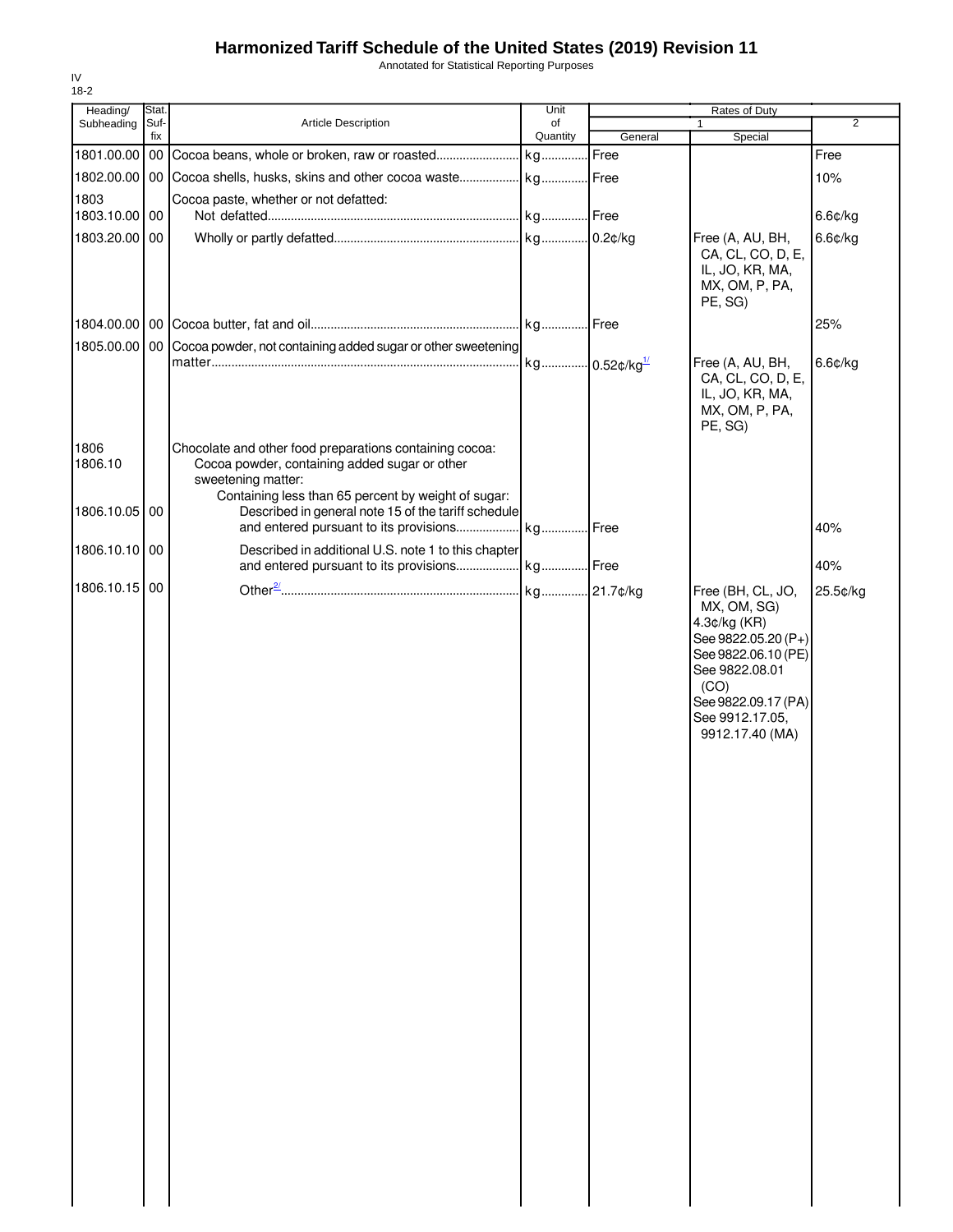Annotated for Statistical Reporting Purposes

| ×<br>۰.<br>۰, |
|---------------|

| Heading/                         | Stat.       |                                                                                                                                                                                                                                   | Unit           |         | Rates of Duty                                                                                                                                                                         |                |
|----------------------------------|-------------|-----------------------------------------------------------------------------------------------------------------------------------------------------------------------------------------------------------------------------------|----------------|---------|---------------------------------------------------------------------------------------------------------------------------------------------------------------------------------------|----------------|
| Subheading                       | Suf-<br>fix | <b>Article Description</b>                                                                                                                                                                                                        | of<br>Quantity | General | $\mathbf{1}$<br>Special                                                                                                                                                               | $\overline{2}$ |
| 1806 (con.)<br>1806.10<br>(con.) |             | Chocolate and other food preparations containing cocoa: (con.)<br>Cocoa powder, containing added sugar or other<br>sweetening matter: (con.)<br>Containing 65 percent or more but less than 90 percent<br>by dry weight of sugar: |                |         |                                                                                                                                                                                       |                |
| 1806.10.22 00                    |             | Described in general note 15 of the tariff schedule<br>Articles containing over 65 percent by dry weight<br>of sugar described in additional U.S. note 2 to                                                                       |                |         | Free (A, AU, BH,<br>CA, CL, CO, D, E,<br>IL, JO, KR, MA,<br>MX, OM, P, PA,<br>PE, SG)                                                                                                 | 20%            |
| 1806.10.24                       | 00          | chapter 17:<br>Described in additional U.S. note 7 to chapter                                                                                                                                                                     |                |         | Free (CO, KR, OM,<br>PA, PE)                                                                                                                                                          | 20%            |
| 1806.10.28 00                    |             |                                                                                                                                                                                                                                   |                |         | Free (BH, CL, JO,<br>MX, OM, SG)<br>6.7¢/kg (KR)<br>See 9822.05.20 (P+)<br>See 9822.06.10 (PE)<br>See 9822.08.01<br>(CO)<br>See 9822.09.17 (PA)<br>See 9912.17.05,<br>9912.17.45 (MA) | 39.5¢/kg       |
| 1806.10.34 00                    |             | Other:<br>Described in additional U.S. note 1 to this<br>chapter and entered pursuant to its                                                                                                                                      |                |         | Free (A, BH, CA, CL, 20%<br>CO, D, E, IL, JO,                                                                                                                                         |                |
|                                  |             |                                                                                                                                                                                                                                   |                |         | KR, MA, OM, P,<br>PA, PE, SG)                                                                                                                                                         |                |
| 1806.10.38 00                    |             |                                                                                                                                                                                                                                   |                |         | Free (BH, CL, JO,<br>MX, OM, SG)<br>6.7¢/kg (KR)<br>See 9822.05.20 (P+)<br>See 9822.06.10 (PE)<br>See 9822.08.01<br>(CO)<br>See 9822.09.17 (PA)<br>See 9912.17.05,<br>9912.17.45 (MA) | 39.5¢/kg       |
|                                  |             |                                                                                                                                                                                                                                   |                |         |                                                                                                                                                                                       |                |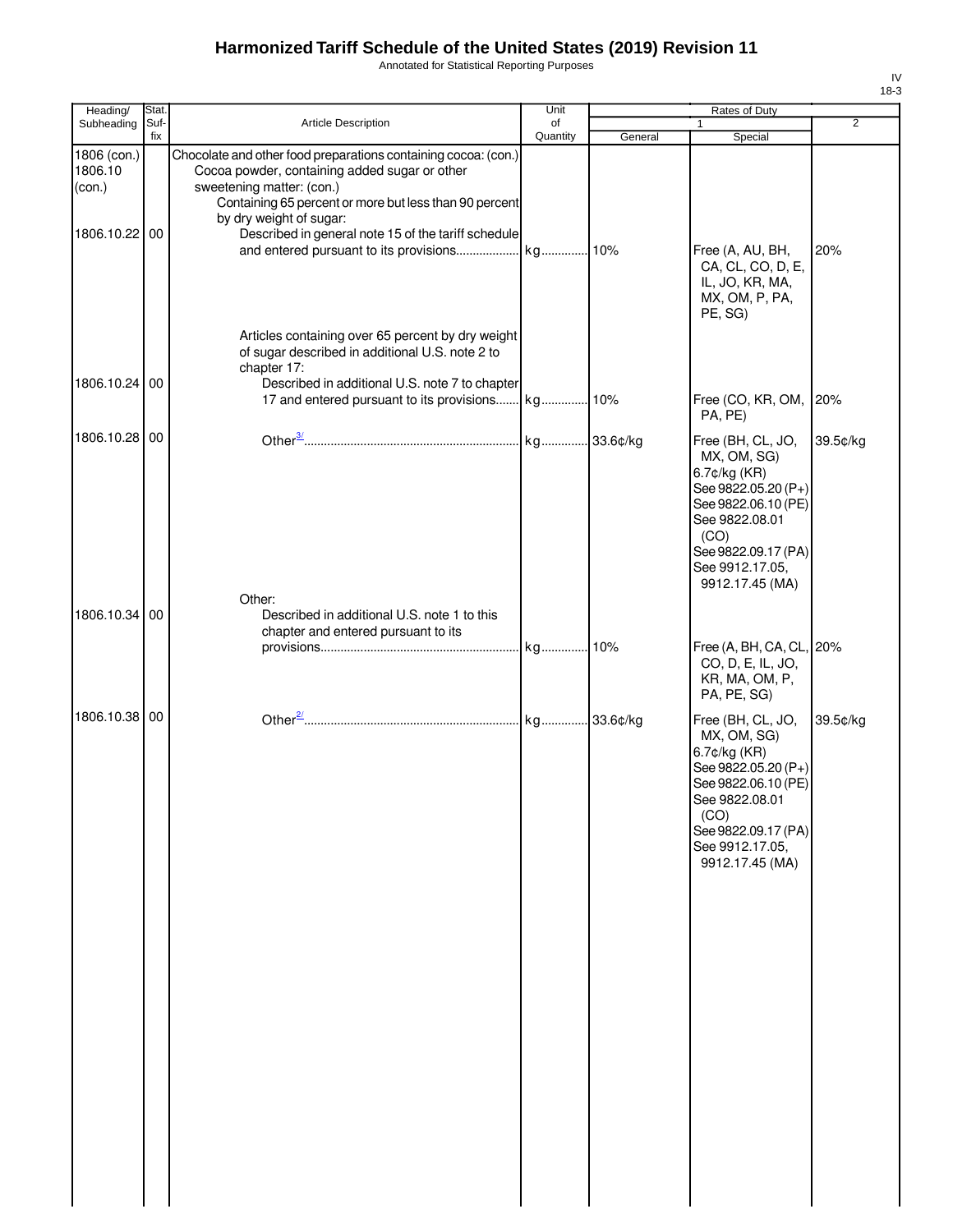Annotated for Statistical Reporting Purposes

| Heading/                                          | Stat.       |                                                                                                                                                                                                                                                                                                        | Unit           | <b>Rates of Duty</b> |                                                                                                                                                                                       |                |
|---------------------------------------------------|-------------|--------------------------------------------------------------------------------------------------------------------------------------------------------------------------------------------------------------------------------------------------------------------------------------------------------|----------------|----------------------|---------------------------------------------------------------------------------------------------------------------------------------------------------------------------------------|----------------|
| Subheading                                        | Suf-<br>fix | Article Description                                                                                                                                                                                                                                                                                    | of<br>Quantity | General              | $\mathbf{1}$<br>Special                                                                                                                                                               | $\overline{2}$ |
| 1806 (con.)<br>1806.10<br>(con.)<br>1806.10.43 00 |             | Chocolate and other food preparations containing cocoa: (con.)<br>Cocoa powder, containing added sugar or other<br>sweetening matter: (con.)<br>Containing 90 percent or more by dry weight of sugar:<br>Described in general note 15 of the tariff schedule<br>and entered pursuant to its provisions | kg 10%         |                      | Free (A, AU, BH,<br>CA, CL, CO, D, E,<br>IL, JO, KR, MA,<br>MX, OM, P, PA,<br>PE, SG)                                                                                                 | 20%            |
| 1806.10.45 00                                     |             | Articles containing over 65 percent by dry weight<br>of sugar described in additional U.S. note 2 to<br>chapter 17:<br>Described in additional U.S. note 7 to chapter                                                                                                                                  |                |                      | Free (CO, KR, OM,                                                                                                                                                                     | 20%            |
| 1806.10.55 00                                     |             |                                                                                                                                                                                                                                                                                                        | kg 33.6¢/kg    |                      | PA, PE)<br>Free (BH, CL, JO,<br>MX, OM, SG)<br>6.7¢/kg (KR)<br>See 9822.05.20 (P+)<br>See 9822.06.10 (PE)<br>See 9822.08.01                                                           | 39.5¢/kg       |
| 1806.10.65 00                                     |             | Other:<br>Described in additional U.S. note 1 to this<br>chapter and entered pursuant to its                                                                                                                                                                                                           |                |                      | (CO)<br>See 9822.09.17 (PA)<br>See 9912.17.05,<br>9912.17.45 (MA)                                                                                                                     |                |
|                                                   |             |                                                                                                                                                                                                                                                                                                        |                |                      | Free (A*, BH, CA,<br>CL, CO, D, E, IL,<br>JO, KR, MA, OM,<br>P, PA, PE, SG)                                                                                                           | 20%            |
| 1806.10.75 00                                     |             |                                                                                                                                                                                                                                                                                                        |                |                      | Free (BH, CL, JO,<br>MX, OM, SG)<br>6.7¢/kg (KR)<br>See 9822.05.20 (P+)<br>See 9822.06.10 (PE)<br>See 9822.08.01<br>(CO)<br>See 9822.09.17 (PA)<br>See 9912.17.05,<br>9912.17.45 (MA) | 39.5¢/kg       |
|                                                   |             |                                                                                                                                                                                                                                                                                                        |                |                      |                                                                                                                                                                                       |                |
|                                                   |             |                                                                                                                                                                                                                                                                                                        |                |                      |                                                                                                                                                                                       |                |
|                                                   |             |                                                                                                                                                                                                                                                                                                        |                |                      |                                                                                                                                                                                       |                |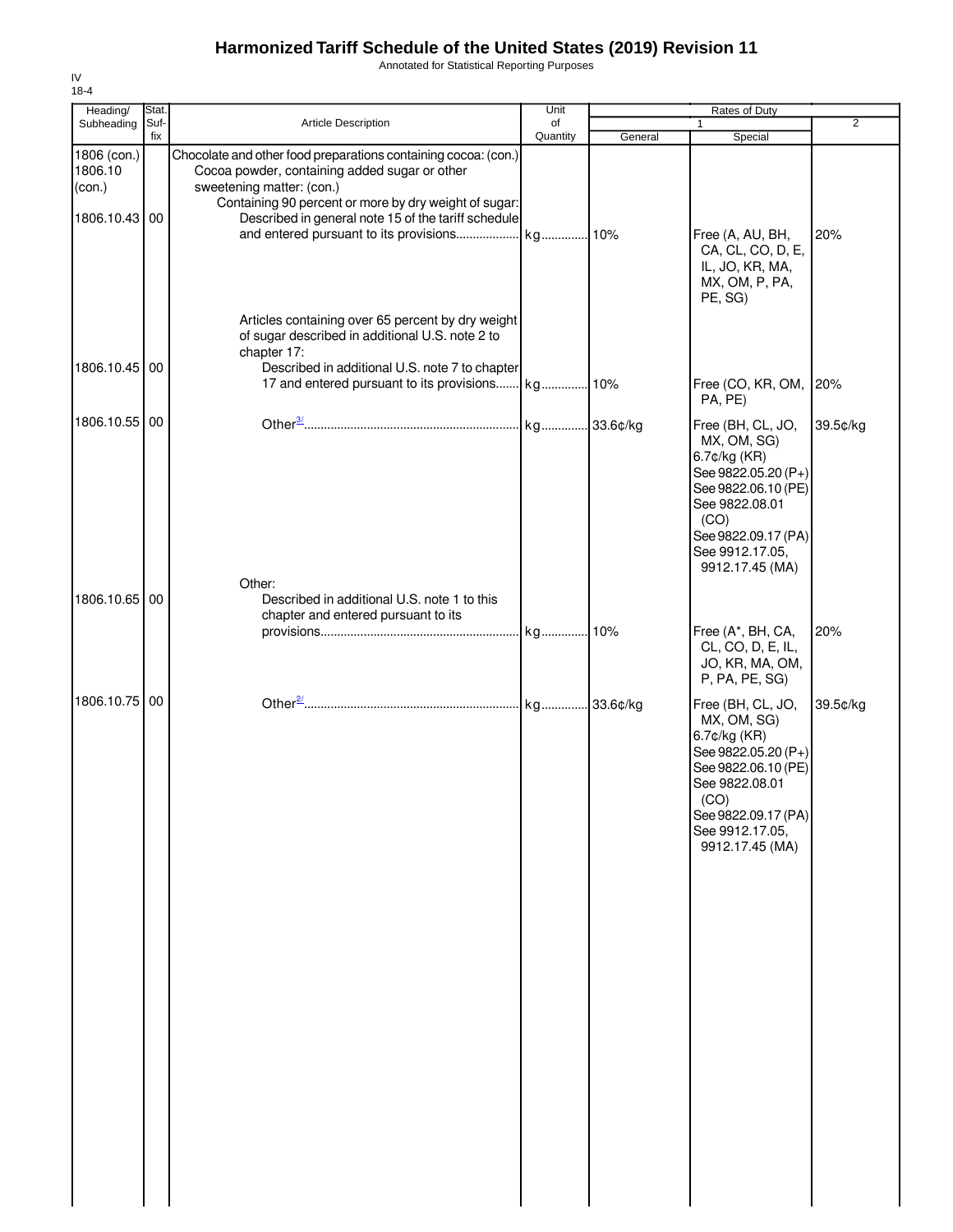Annotated for Statistical Reporting Purposes

| Heading/               | Stat.       |                                                                                                                                                                                                                                                                                                                                                                                                                                                                                                                                                        | Unit           |         | Rates of Duty                                                              |                |
|------------------------|-------------|--------------------------------------------------------------------------------------------------------------------------------------------------------------------------------------------------------------------------------------------------------------------------------------------------------------------------------------------------------------------------------------------------------------------------------------------------------------------------------------------------------------------------------------------------------|----------------|---------|----------------------------------------------------------------------------|----------------|
| Subheading             | Suf-<br>fix | Article Description                                                                                                                                                                                                                                                                                                                                                                                                                                                                                                                                    | of<br>Quantity | General | $\mathbf{1}$<br>Special                                                    | $\overline{2}$ |
| 1806 (con.)<br>1806.20 |             | Chocolate and other food preparations containing cocoa: (con.)<br>Other preparations in blocks, slabs or bars, weighing more<br>than 2 kg or in liquid, paste, powder, granular or other bulk<br>form in containers or immediate packings, of a content<br>exceeding 2 kg:<br>Preparations consisting wholly of ground cocoa beans,<br>with or without added cocoa fat, flavoring or emulsifying<br>agents, and containing not more than 32 percent by<br>weight of butterfat or other milk solids and not more<br>than 60 percent by weight of sugar: |                |         |                                                                            |                |
| 1806.20.20             | 10          | In blocks or slabs weighing 4.5 kg or more each  Free<br>Not containing butterfat or other milk solids kg                                                                                                                                                                                                                                                                                                                                                                                                                                              |                |         |                                                                            | 8.8¢/kg        |
| 1806.20.22 00          | 90          | Containing butterfat or other milk solids kg<br>Other:<br>Containing butterfat or other milk solids<br>(excluding articles for consumption at retail as<br>candy or confection):<br>Described in general note 15 of the tariff                                                                                                                                                                                                                                                                                                                         | kg cmsc        |         |                                                                            |                |
|                        |             | schedule and entered pursuant to its                                                                                                                                                                                                                                                                                                                                                                                                                                                                                                                   |                |         | Free (A, AU, BH,<br>CA, CL, CO, D, E,<br>IL, JO, KR, MA,<br>MX, OM, P, PA, | 40%            |
|                        |             |                                                                                                                                                                                                                                                                                                                                                                                                                                                                                                                                                        |                |         | PE, SG)                                                                    |                |
|                        |             |                                                                                                                                                                                                                                                                                                                                                                                                                                                                                                                                                        |                |         |                                                                            |                |
|                        |             |                                                                                                                                                                                                                                                                                                                                                                                                                                                                                                                                                        |                |         |                                                                            |                |
|                        |             |                                                                                                                                                                                                                                                                                                                                                                                                                                                                                                                                                        |                |         |                                                                            |                |
|                        |             |                                                                                                                                                                                                                                                                                                                                                                                                                                                                                                                                                        |                |         |                                                                            |                |
|                        |             |                                                                                                                                                                                                                                                                                                                                                                                                                                                                                                                                                        |                |         |                                                                            |                |
|                        |             |                                                                                                                                                                                                                                                                                                                                                                                                                                                                                                                                                        |                |         |                                                                            |                |
|                        |             |                                                                                                                                                                                                                                                                                                                                                                                                                                                                                                                                                        |                |         |                                                                            |                |
|                        |             |                                                                                                                                                                                                                                                                                                                                                                                                                                                                                                                                                        |                |         |                                                                            |                |
|                        |             |                                                                                                                                                                                                                                                                                                                                                                                                                                                                                                                                                        |                |         |                                                                            |                |
|                        |             |                                                                                                                                                                                                                                                                                                                                                                                                                                                                                                                                                        |                |         |                                                                            |                |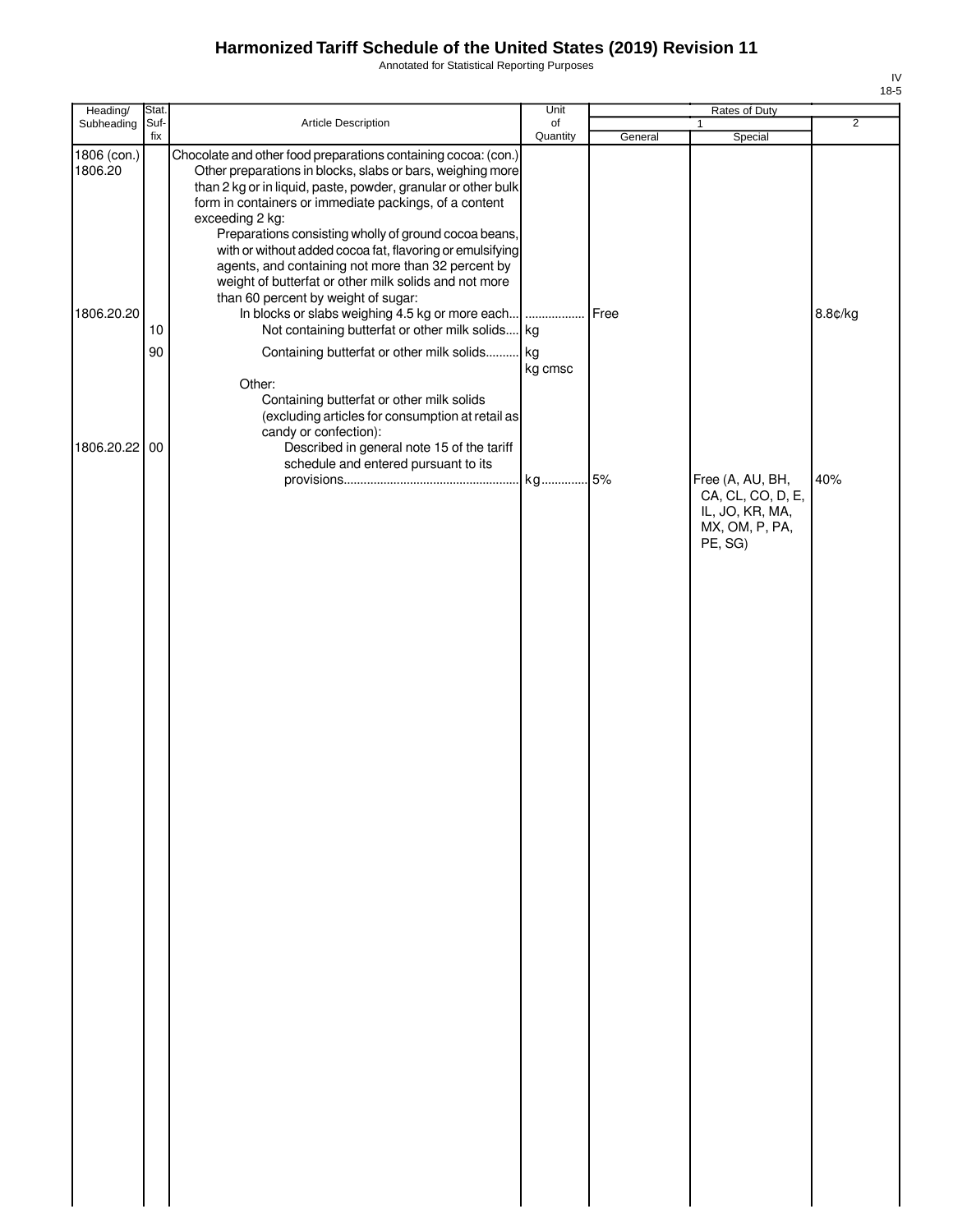Annotated for Statistical Reporting Purposes

| Heading/                         | <b>Stat</b> |                                                                                                                                                                                                                                                                                                                                                                                                                                                                                                                                                                                                                                                                                                                                                                                         | Unit           |         | Rates of Duty                                                                                                                                                                                                                                                                                      |                 |
|----------------------------------|-------------|-----------------------------------------------------------------------------------------------------------------------------------------------------------------------------------------------------------------------------------------------------------------------------------------------------------------------------------------------------------------------------------------------------------------------------------------------------------------------------------------------------------------------------------------------------------------------------------------------------------------------------------------------------------------------------------------------------------------------------------------------------------------------------------------|----------------|---------|----------------------------------------------------------------------------------------------------------------------------------------------------------------------------------------------------------------------------------------------------------------------------------------------------|-----------------|
| Subheading                       | Suf-<br>fix | <b>Article Description</b>                                                                                                                                                                                                                                                                                                                                                                                                                                                                                                                                                                                                                                                                                                                                                              | of<br>Quantity | General | Special                                                                                                                                                                                                                                                                                            | $\overline{2}$  |
| 1806 (con.)<br>1806.20<br>(con.) |             | Chocolate and other food preparations containing cocoa: (con.)<br>Other preparations in blocks, slabs or bars, weighing more<br>than 2 kg or in liquid, paste, powder, granular or other bulk<br>form in containers or immediate packings, of a content<br>exceeding 2 kg: (con.)<br>Preparations consisting wholly of ground cocoa beans,<br>with or without added cocoa fat, flavoring or emulsifying<br>agents, and containing not more than 32 percent by<br>weight of butterfat or other milk solids and not more<br>than 60 percent by weight of sugar: (con.)<br>Other: (con.)<br>Containing butterfat or other milk solids<br>(excluding articles for consumption at retail as<br>candy or confection): (con.)<br>Other, containing over 5.5 percent by<br>weight of butterfat: |                |         |                                                                                                                                                                                                                                                                                                    |                 |
| 1806.20.24                       | 00          | Described in additional U.S. note 2 to<br>this chapter and entered pursuant to                                                                                                                                                                                                                                                                                                                                                                                                                                                                                                                                                                                                                                                                                                          | kg<br>kg cmsc  | 5%      | Free (A, AU, BH,<br>CA, CL, CO, D, E,<br>IL, JO, KR, MA,<br>OM, P, PA, PE,<br>SG)                                                                                                                                                                                                                  | 40%             |
| 1806.20.26                       | 00          | Other:<br>Containing less than 21 percent<br>by weight of milk solids4/                                                                                                                                                                                                                                                                                                                                                                                                                                                                                                                                                                                                                                                                                                                 | kg<br>kg cmsc  |         | 37.2¢/kg + 4.3% Free (BH, CL, JO,<br>MX, OM, SG)<br>$7.4$ ¢/kg + 0.8% (KR)<br>$9.9$ ¢/kg + 1.1% (PE)<br>17.3¢/kg + 2% (CO,<br>PA)<br>$22.3¢/kg + 2.5% (P)$<br>See 9912.04.30,<br>9912.04.42 (MA)<br>See 9913.04.25<br>(AU)<br>See 9915.04.30,<br>9915.04.42,<br>9915.04.66 (P+)                    | $43.8¢/kg + 5%$ |
| 1806.20.28 00                    |             | Other $\frac{4}{3}$                                                                                                                                                                                                                                                                                                                                                                                                                                                                                                                                                                                                                                                                                                                                                                     | kg<br>kg cmsc  |         | $52.8¢/kg + 4.3\%$ Free (BH, CL, JO, 62.1¢/kg + 5%<br>MX, OM, SG)<br>$10.5$ ¢/kg + 0.8%<br>(KR)<br>$14¢/kg + 1.1% (PE)$<br>24.6¢/kg + 2% (CO,<br>PA)<br>$31.6¢/kg + 2.5% (P)$<br>See 9912.04.30,<br>9912.04.43 (MA)<br>See 9913.04.25<br>(AU)<br>See 9915.04.30,<br>9915.04.43,<br>9915.04.67 (P+) |                 |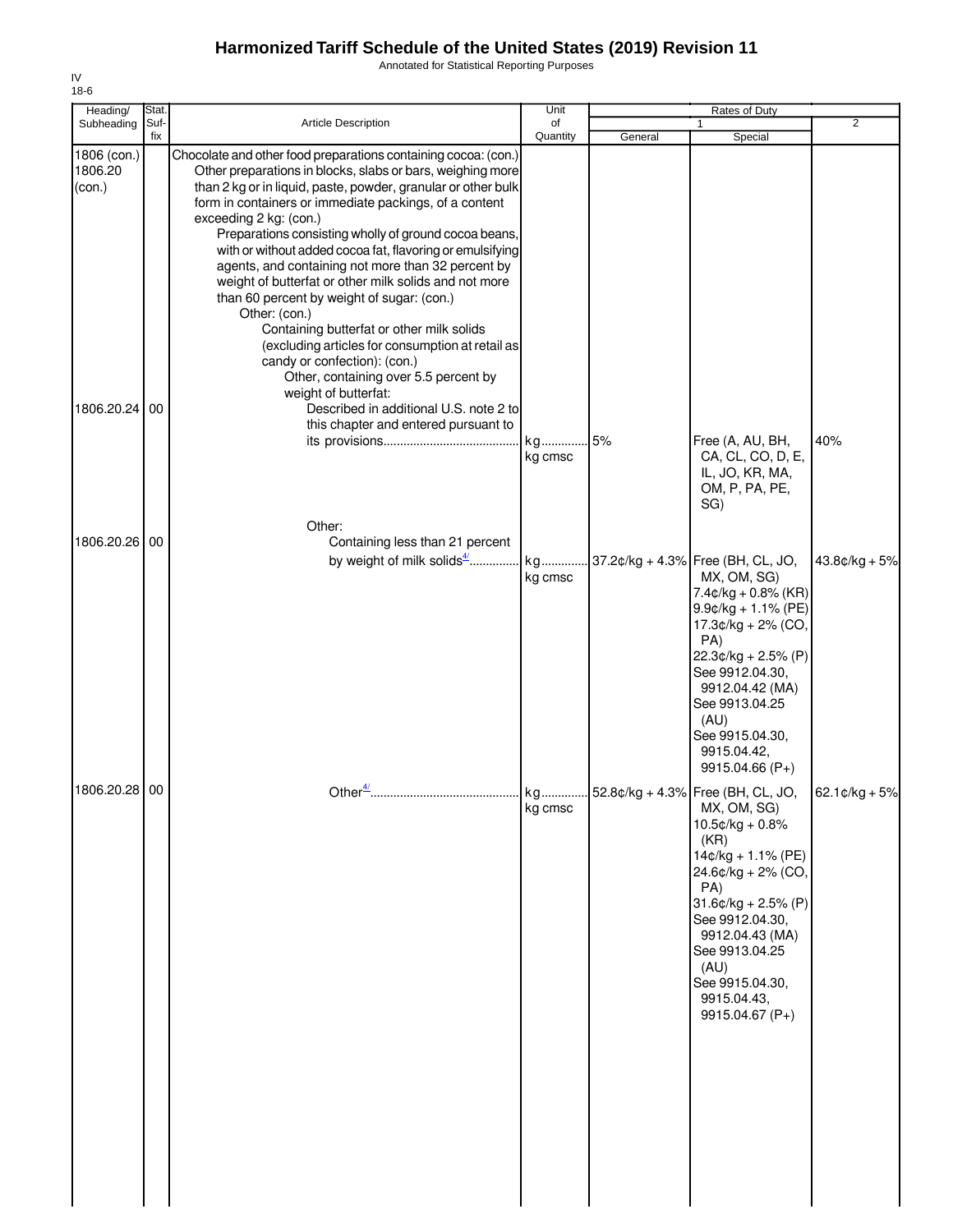Annotated for Statistical Reporting Purposes

| IV   |
|------|
| 18-7 |

| Heading/                         | Stat.       |                                                                                                                                                                                                                                                                                                                                                                                                                                                                                                                                                                                                                                                                                                                                  | Unit           |         | Rates of Duty                                                                                                                                                                                                                                                                 |                             |
|----------------------------------|-------------|----------------------------------------------------------------------------------------------------------------------------------------------------------------------------------------------------------------------------------------------------------------------------------------------------------------------------------------------------------------------------------------------------------------------------------------------------------------------------------------------------------------------------------------------------------------------------------------------------------------------------------------------------------------------------------------------------------------------------------|----------------|---------|-------------------------------------------------------------------------------------------------------------------------------------------------------------------------------------------------------------------------------------------------------------------------------|-----------------------------|
| Subheading                       | Suf-<br>fix | <b>Article Description</b>                                                                                                                                                                                                                                                                                                                                                                                                                                                                                                                                                                                                                                                                                                       | of<br>Quantity | General | 1<br>Special                                                                                                                                                                                                                                                                  | $\overline{2}$              |
| 1806 (con.)<br>1806.20<br>(con.) |             | Chocolate and other food preparations containing cocoa: (con.)<br>Other preparations in blocks, slabs or bars, weighing more<br>than 2 kg or in liquid, paste, powder, granular or other bulk<br>form in containers or immediate packings, of a content<br>exceeding 2 kg: (con.)<br>Preparations consisting wholly of ground cocoa beans,<br>with or without added cocoa fat, flavoring or emulsifying<br>agents, and containing not more than 32 percent by<br>weight of butterfat or other milk solids and not more<br>than 60 percent by weight of sugar: (con.)<br>Other: (con.)<br>Containing butterfat or other milk solids<br>(excluding articles for consumption at retail as<br>candy or confection): (con.)<br>Other: |                |         |                                                                                                                                                                                                                                                                               |                             |
| 1806.20.34 00                    |             | Described in additional U.S. note 3 to<br>this chapter and entered pursuant to<br>Other:                                                                                                                                                                                                                                                                                                                                                                                                                                                                                                                                                                                                                                         | kg<br>kg cmsc  | 5%      | Free (A, BH, CA, CL, 40%<br>CO, D, E, IL, JO,<br>KR, MA, OM, P,<br>PA, PE, SG)                                                                                                                                                                                                |                             |
| 1806.20.36 00                    |             | Containing less than 21 percent<br>by weight of milk solids <sup>5/</sup> kg 37.2¢/kg + 4.3% Free (BH, CL, JO,                                                                                                                                                                                                                                                                                                                                                                                                                                                                                                                                                                                                                   | kg cmsc        |         | MX, OM, SG)<br>$7.4$ ¢/kg + 0.8% (KR)<br>$9.9$ ¢/kg + 1.1% (PE)<br>17.3¢/kg + 2% (CO,<br>PA)<br>$22.3¢/kg + 2.5% (P)$<br>See 9912.04.30,<br>9912.04.42 (MA)<br>See 9913.04.25<br>(AU)<br>See 9915.04.30,<br>9915.04.42,<br>9915.04.66 (P+)                                    | $43.8¢/kg + 5%$             |
| 1806.20.38 00                    |             |                                                                                                                                                                                                                                                                                                                                                                                                                                                                                                                                                                                                                                                                                                                                  | kg<br>kg cmsc  |         | 52.8¢/kg + 4.3% Free (BH, CL, JO,<br>MX, OM, SG)<br>10.5¢/kg + 0.8%<br>(KR)<br>14¢/kg + 1.1% (PE)<br>24.6¢/kg + 2% (CO,<br>PA)<br>$31.6$ ¢/kg + 2.5% (P)<br>See 9912.04.30,<br>9912.04.43 (MA)<br>See 9913.04.25<br>(AU)<br>See 9915.04.30,<br>9915.04.43,<br>9915.04.67 (P+) | $62.1 \, \text{c/kg} + 5\%$ |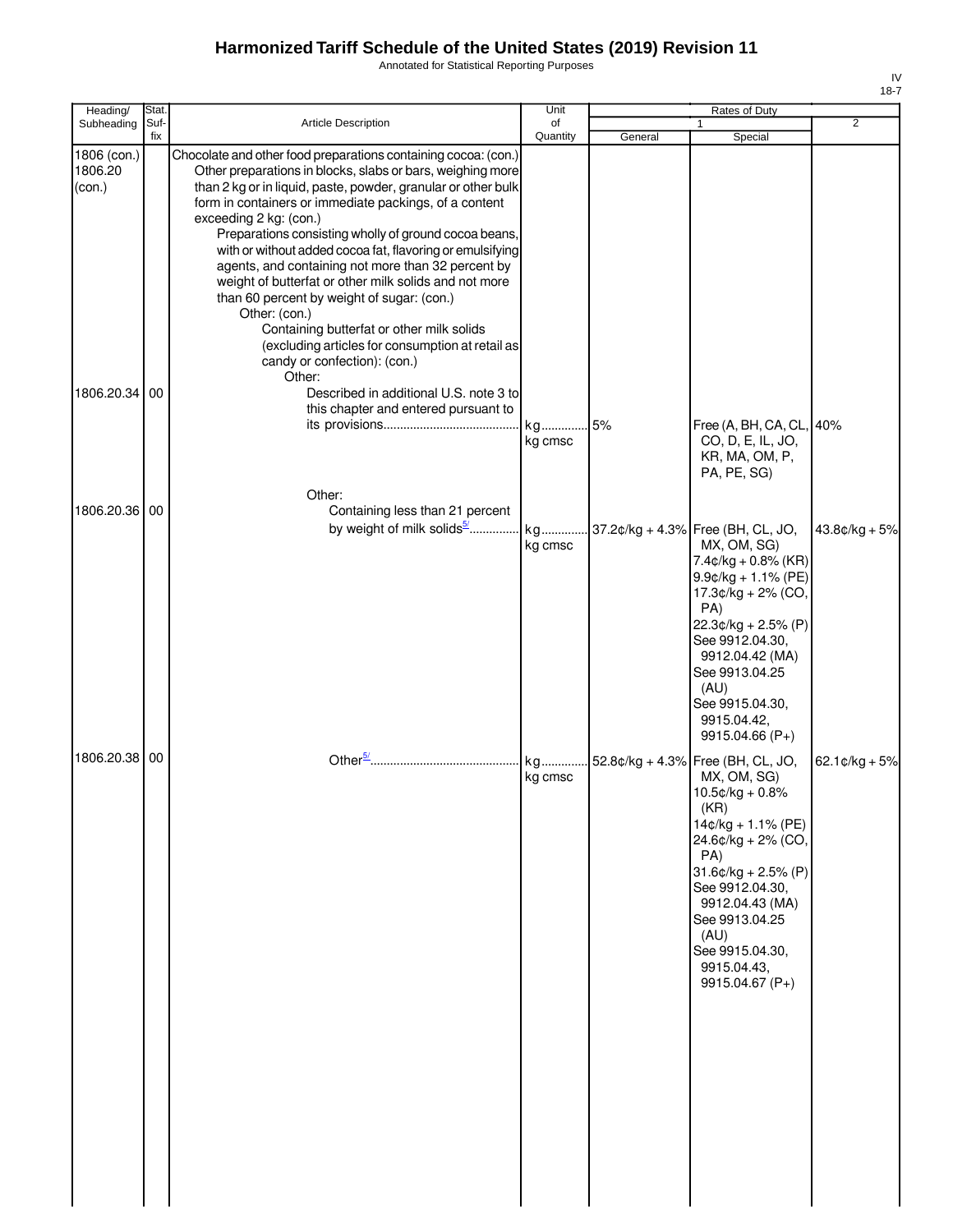Annotated for Statistical Reporting Purposes

| Heading/                         | Stat.       |                                                                                                                                                                                                                                                                                                                                                                                                                                                                                                                                                                                       | Unit           |         | Rates of Duty                                                                         |                |
|----------------------------------|-------------|---------------------------------------------------------------------------------------------------------------------------------------------------------------------------------------------------------------------------------------------------------------------------------------------------------------------------------------------------------------------------------------------------------------------------------------------------------------------------------------------------------------------------------------------------------------------------------------|----------------|---------|---------------------------------------------------------------------------------------|----------------|
| Subheading                       | Suf-<br>fix | Article Description                                                                                                                                                                                                                                                                                                                                                                                                                                                                                                                                                                   | of<br>Quantity | General | 1<br>Special                                                                          | $\overline{2}$ |
| 1806 (con.)<br>1806.20<br>(con.) |             | Chocolate and other food preparations containing cocoa: (con.)<br>Other preparations in blocks, slabs or bars, weighing more<br>than 2 kg or in liquid, paste, powder, granular or other bulk<br>form in containers or immediate packings, of a content<br>exceeding 2 kg: (con.)<br>Preparations consisting wholly of ground cocoa beans,<br>with or without added cocoa fat, flavoring or emulsifying<br>agents, and containing not more than 32 percent by<br>weight of butterfat or other milk solids and not more<br>than 60 percent by weight of sugar: (con.)<br>Other: (con.) |                |         |                                                                                       |                |
| 1806.20.50                       | 00          |                                                                                                                                                                                                                                                                                                                                                                                                                                                                                                                                                                                       |                |         | Free (A, AU, BH,<br>CA, CL, CO, D, E,<br>IL, JO, KR, MA,<br>MX, OM, P, PA,<br>PE, SG) | 40%            |
| 1806.20.60                       | 00          | Confectioners' coatings and other products (except<br>confectionery) containing by weight not less than 6.8<br>percent non-fat solids of the cocoa bean nib and not<br>less than 15 percent of vegetable fats other than cocoa                                                                                                                                                                                                                                                                                                                                                        | kg 2%          |         | Free (A, AU, BH,<br>CA, CL, CO, D, E,<br>IL, JO, KR, MA,<br>MX, OM, P, PA,            | 35%            |
| 1806.20.67                       | 00          | Other:<br>Containing more than 65 percent by weight of<br>sugar:<br>Described in general note 15 of the tariff<br>schedule and entered pursuant to its                                                                                                                                                                                                                                                                                                                                                                                                                                |                |         | PE, SG)<br>Free (A, AU, BH,<br>CA, CL, CO, D, E,<br>IL, JO, MA, MX,                   | 20%            |
|                                  |             |                                                                                                                                                                                                                                                                                                                                                                                                                                                                                                                                                                                       |                |         | OM, P, PA, PE,<br>SG)<br>2% (KR)                                                      |                |
|                                  |             |                                                                                                                                                                                                                                                                                                                                                                                                                                                                                                                                                                                       |                |         |                                                                                       |                |
|                                  |             |                                                                                                                                                                                                                                                                                                                                                                                                                                                                                                                                                                                       |                |         |                                                                                       |                |
|                                  |             |                                                                                                                                                                                                                                                                                                                                                                                                                                                                                                                                                                                       |                |         |                                                                                       |                |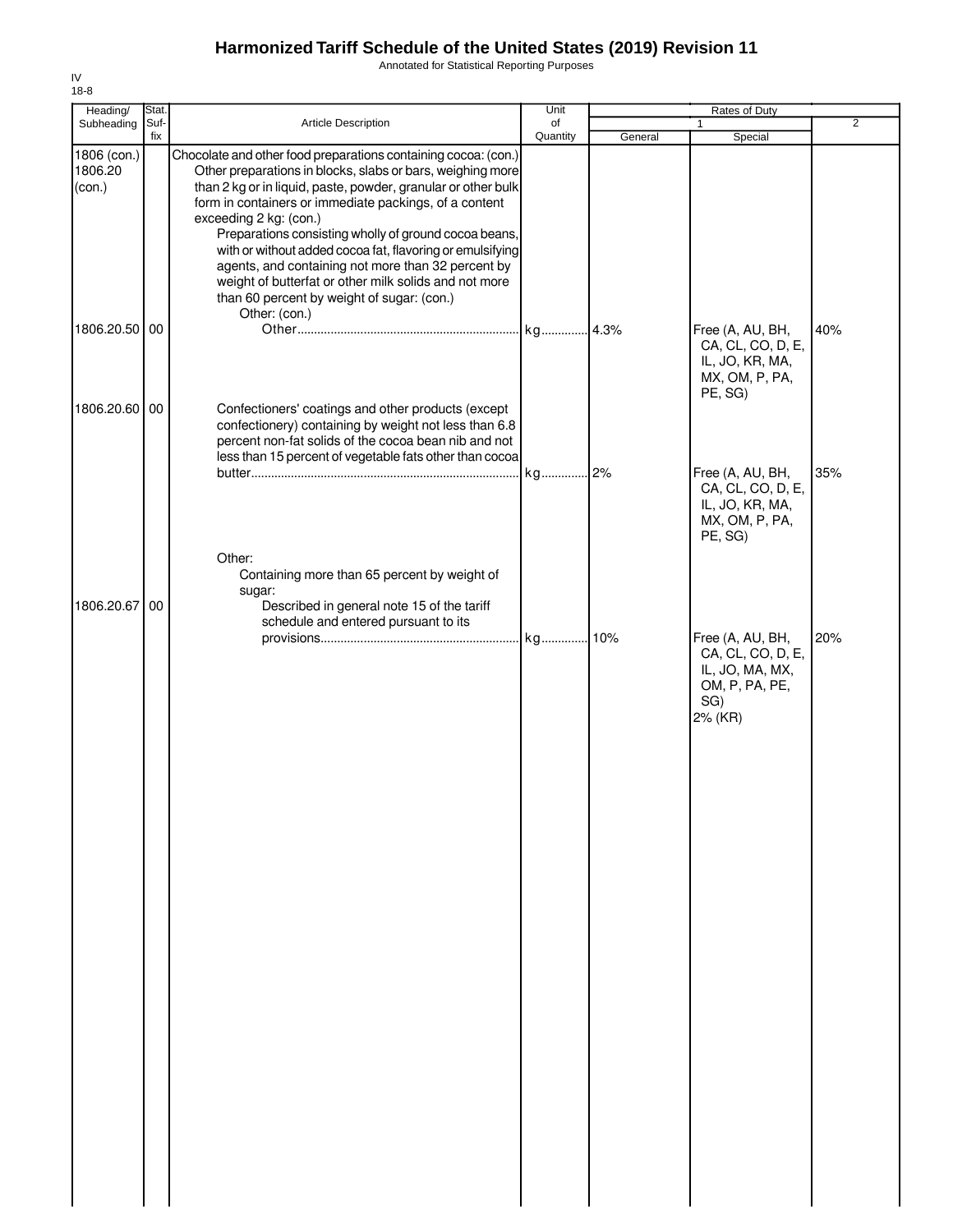Annotated for Statistical Reporting Purposes

| Heading/                                       | Stat.       |                                                                                                                                                                                                                                                                                                                                                                                                                                                                                                                                                                                          | Unit           |         | Rates of Duty                                                                                                                                                                                                                                            |                     |
|------------------------------------------------|-------------|------------------------------------------------------------------------------------------------------------------------------------------------------------------------------------------------------------------------------------------------------------------------------------------------------------------------------------------------------------------------------------------------------------------------------------------------------------------------------------------------------------------------------------------------------------------------------------------|----------------|---------|----------------------------------------------------------------------------------------------------------------------------------------------------------------------------------------------------------------------------------------------------------|---------------------|
| Subheading                                     | Suf-<br>fix | Article Description                                                                                                                                                                                                                                                                                                                                                                                                                                                                                                                                                                      | of<br>Quantity | General | Special                                                                                                                                                                                                                                                  | $\overline{2}$      |
| 1806 (con.)<br>1806.20<br>(con.)<br>1806.20.71 | 00          | Chocolate and other food preparations containing cocoa: (con.)<br>Other preparations in blocks, slabs or bars, weighing more<br>than 2 kg or in liquid, paste, powder, granular or other bulk<br>form in containers or immediate packings, of a content<br>exceeding 2 kg: (con.)<br>Other: (con.)<br>Containing more than 65 percent by weight of<br>sugar: (con.)<br>Other:<br>Articles containing over 65 percent by dry<br>weight of sugar described in additional<br>U.S. note 2 to chapter 17:<br>Described in additional U.S. note 7 to<br>chapter 17 and entered pursuant to its |                |         |                                                                                                                                                                                                                                                          |                     |
|                                                |             |                                                                                                                                                                                                                                                                                                                                                                                                                                                                                                                                                                                          |                |         | Free (CO, KR, OM,<br>PA, PE)                                                                                                                                                                                                                             | 20%                 |
| 1806.20.73 00                                  |             |                                                                                                                                                                                                                                                                                                                                                                                                                                                                                                                                                                                          |                |         | MX, OM, SG)<br>$6.1¢/kg + 1.7%$ (KR)<br>See 9822.05.20 (P+)<br>See 9822.06.10 (PE)<br>See 9822.08.01<br>(CO)<br>See 9822.09.17 (PA)<br>See 9912.17.05,<br>9912.17.50 (MA)                                                                                | $35.9¢/kg +$<br>10% |
| 1806.20.75 00                                  |             | Articles containing over 10 percent by dry<br>weight of sugar described in additional<br>U.S. note 3 to chapter 17:<br>Described in additional U.S. note 8 to<br>chapter 17 and entered pursuant to its                                                                                                                                                                                                                                                                                                                                                                                  |                |         | Free (A, BH, CA, CL, 20%<br>CO, D, E, IL, JO,<br>KR, MA, OM, P,                                                                                                                                                                                          |                     |
| 1806.20.77 00                                  |             |                                                                                                                                                                                                                                                                                                                                                                                                                                                                                                                                                                                          |                |         | PA, PE, SG)                                                                                                                                                                                                                                              | $35.9¢/kg +$        |
| 1806.20.78 00                                  |             |                                                                                                                                                                                                                                                                                                                                                                                                                                                                                                                                                                                          | kg 8.5%        |         | MX, OM, SG)<br>$6.1$ ¢/kg + 1.7% (KR)<br>See 9822.05.20 (P+)<br>See 9822.06.10 (PE)<br>See 9822.08.01<br>(CO)<br>See 9822.09.17 (PA)<br>See 9912.17.05,<br>9912.17.50 (MA)<br>Free (A, AU, BH,<br>CA, CL, CO, D, E,<br>IL, JO, KR, MA,<br>MX, OM, P, PA, | 10%<br>20%          |
|                                                |             |                                                                                                                                                                                                                                                                                                                                                                                                                                                                                                                                                                                          |                |         | PE, SG)                                                                                                                                                                                                                                                  |                     |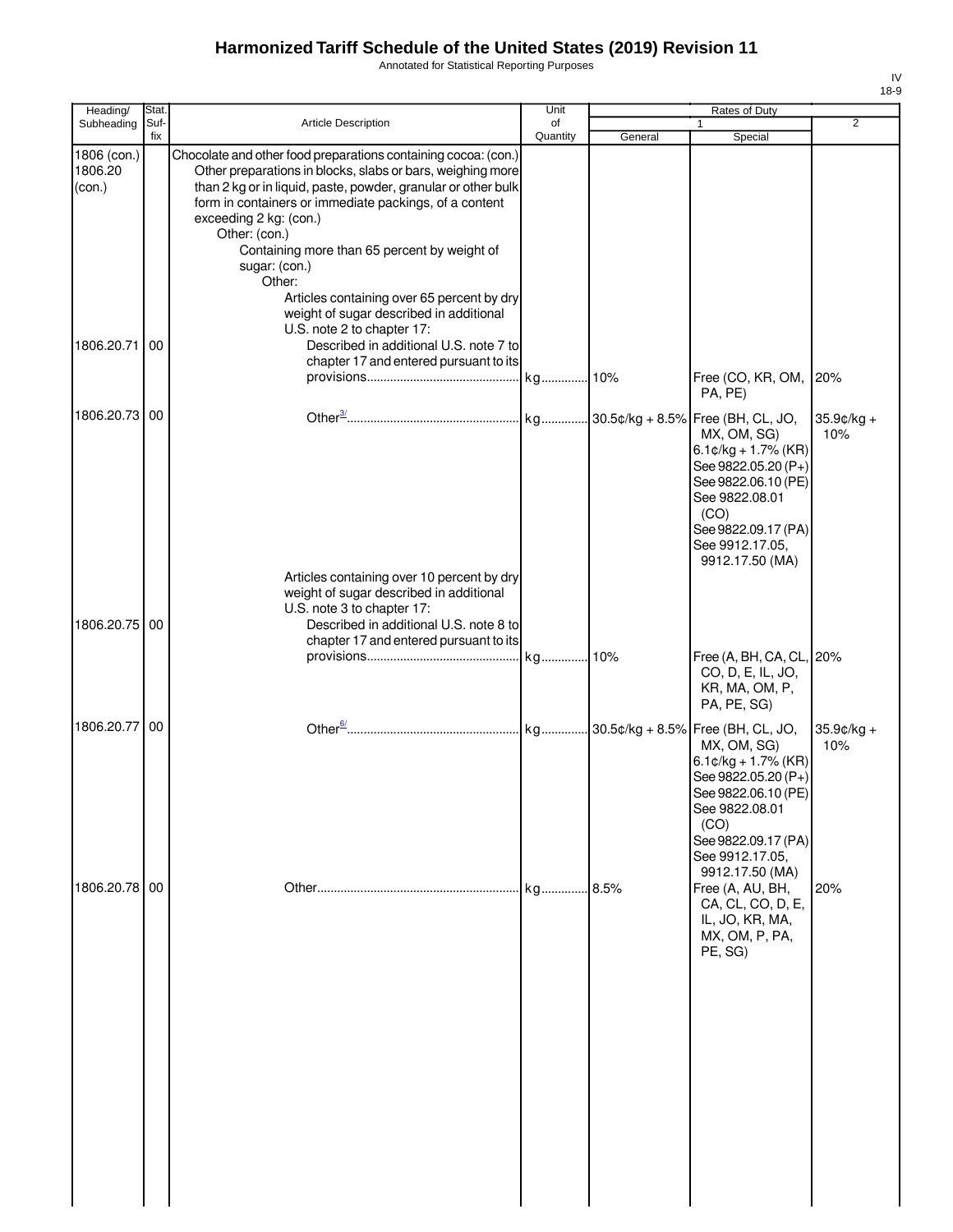Annotated for Statistical Reporting Purposes

| Heading/                         | Stat. |                                                                                                                                                                                                                                                                                                              | Unit     |         | Rates of Duty                                                                          |                |
|----------------------------------|-------|--------------------------------------------------------------------------------------------------------------------------------------------------------------------------------------------------------------------------------------------------------------------------------------------------------------|----------|---------|----------------------------------------------------------------------------------------|----------------|
| Subheading                       | Suf-  | Article Description                                                                                                                                                                                                                                                                                          | of       |         | $\mathbf{1}$                                                                           | $\overline{2}$ |
| 1806 (con.)<br>1806.20<br>(con.) | fix   | Chocolate and other food preparations containing cocoa: (con.)<br>Other preparations in blocks, slabs or bars, weighing more<br>than 2 kg or in liquid, paste, powder, granular or other bulk<br>form in containers or immediate packings, of a content<br>exceeding 2 kg: (con.)<br>Other: (con.)<br>Other: | Quantity | General | Special                                                                                |                |
| 1806.20.79 00                    |       | Described in general note 15 of the tariff<br>schedule and entered pursuant to its<br>Other:                                                                                                                                                                                                                 |          |         | Free (A+, AU, BH,<br>CA, CL, CO, D, E,<br>IL, JO, KR, MA,<br>MX, OM, P, PA,<br>PE, SG) | 20%            |
| 1806.20.81 00                    |       | Dairy products described in additional U.S.<br>note 1 to chapter 4:<br>Described in additional U.S. note 10<br>to chapter 4 and entered pursuant to                                                                                                                                                          | kg       | .10%    | Free (A+, AU, BH,                                                                      | 20%            |
|                                  |       |                                                                                                                                                                                                                                                                                                              | kg cmsc  |         | CA, CL, CO, D, E,<br>IL, JO, KR, MA,<br>OM, P, PA, PE,<br>SG)                          |                |
|                                  |       |                                                                                                                                                                                                                                                                                                              |          |         |                                                                                        |                |
|                                  |       |                                                                                                                                                                                                                                                                                                              |          |         |                                                                                        |                |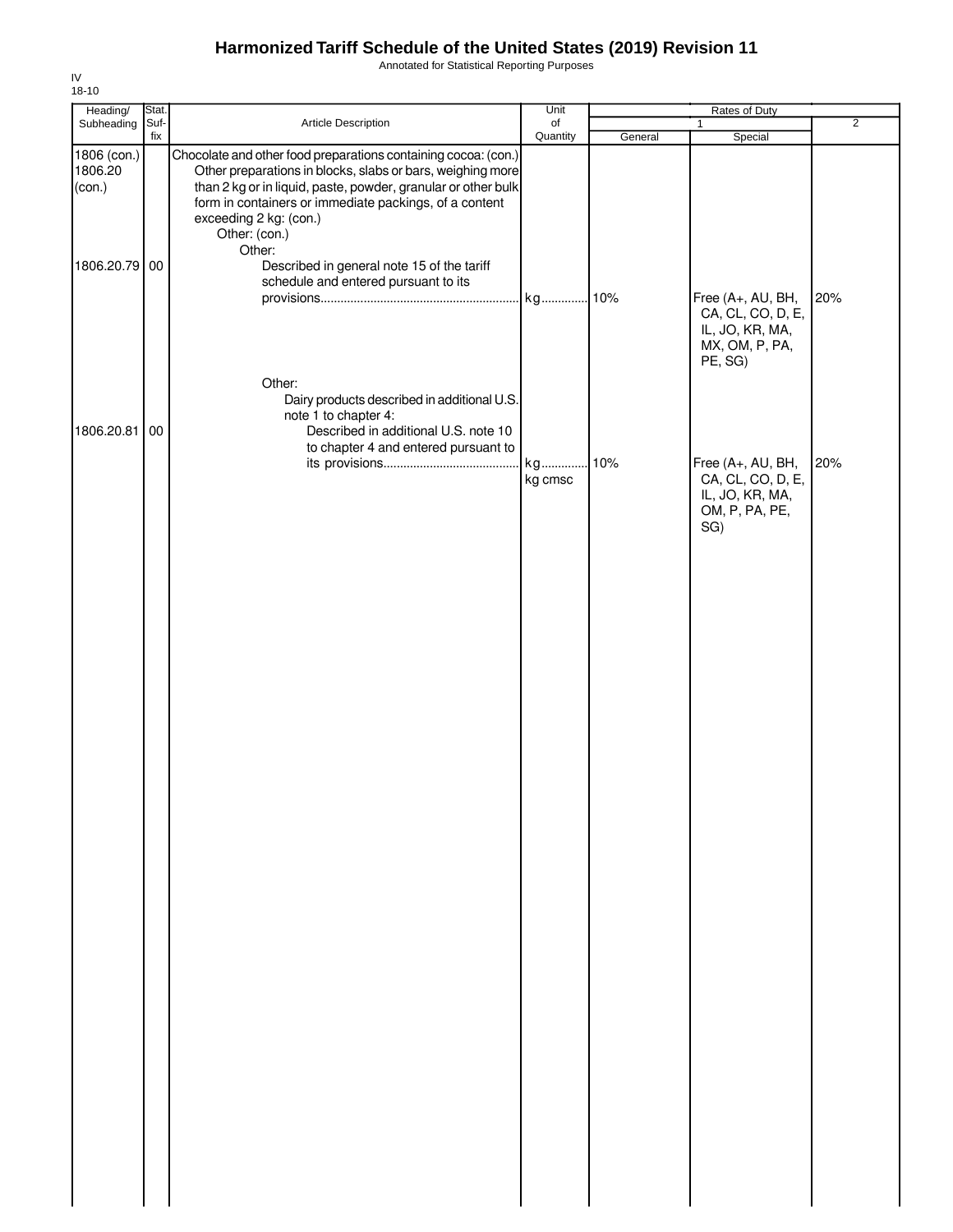Annotated for Statistical Reporting Purposes

| Heading/                                       | Stat.       |                                                                                                                                                                                                                                                                                                                                                                                                                                                                 | Unit           |         | Rates of Duty                                                                                                                                                                                                                                                                                                                                   |                     |
|------------------------------------------------|-------------|-----------------------------------------------------------------------------------------------------------------------------------------------------------------------------------------------------------------------------------------------------------------------------------------------------------------------------------------------------------------------------------------------------------------------------------------------------------------|----------------|---------|-------------------------------------------------------------------------------------------------------------------------------------------------------------------------------------------------------------------------------------------------------------------------------------------------------------------------------------------------|---------------------|
| Subheading                                     | Suf-<br>fix | Article Description                                                                                                                                                                                                                                                                                                                                                                                                                                             | of<br>Quantity | General | $\mathbf{1}$<br>Special                                                                                                                                                                                                                                                                                                                         | $\overline{2}$      |
| 1806 (con.)<br>1806.20<br>(con.)<br>1806.20.82 | 00          | Chocolate and other food preparations containing cocoa: (con.)<br>Other preparations in blocks, slabs or bars, weighing more<br>than 2 kg or in liquid, paste, powder, granular or other bulk<br>form in containers or immediate packings, of a content<br>exceeding 2 kg: (con.)<br>Other: (con.)<br>Other: (con.)<br>Other: (con.)<br>Dairy products described in additional U.S.<br>note 1 to chapter 4: (con.)<br>Other:<br>Containing less than 21 percent |                |         |                                                                                                                                                                                                                                                                                                                                                 |                     |
|                                                |             | by weight of milk solids <sup>7</sup>                                                                                                                                                                                                                                                                                                                                                                                                                           | kg<br>kg cmsc  |         | 37.2¢/kg + 8.5% Free (BH, CL, JO,<br>MX, OM, SG)<br>17.3¢/kg + 3.9%<br>(PA)<br>$22.3¢/kg + 5.1% (P)$<br>See 9912.04.30,<br>9912.04.44 (MA)<br>See 9913.04.25<br>(AU)<br>See 9915.04.30,<br>9915.04.44,<br>9915.04.68 (P+)<br>See 9917.04.20,<br>9917.04.30 (PE)<br>See 9918.04.60-<br>9918.04.80 (CO)<br>See 9920.04.10,<br>9920.04.20 (KR)     | $43.8¢/kg +$<br>10% |
| 1806.20.83                                     | 00          | Other $\frac{77}{100}$                                                                                                                                                                                                                                                                                                                                                                                                                                          | kg<br>kg cmsc  |         | 52.8¢/kg + 8.5% Free (BH, CL, JO,<br>MX, OM, SG)<br>$24.6$ ¢/kg + 3.9%<br>(PA)<br>$31.6$ ¢/kg + 5.1% (P)<br>See 9912.04.30,<br>9912.04.45 (MA)<br>See 9913.04.25<br>(AU)<br>See 9915.04.30,<br>9915.04.45,<br>9915.04.69 (P+)<br>See 9917.04.20,<br>9917.04.31 (PE)<br>See 9918.04.60-<br>9918.04.80 (CO)<br>See 9920.04.10,<br>9920.04.21 (KR) | 62.1¢/kg<br>$+10%$  |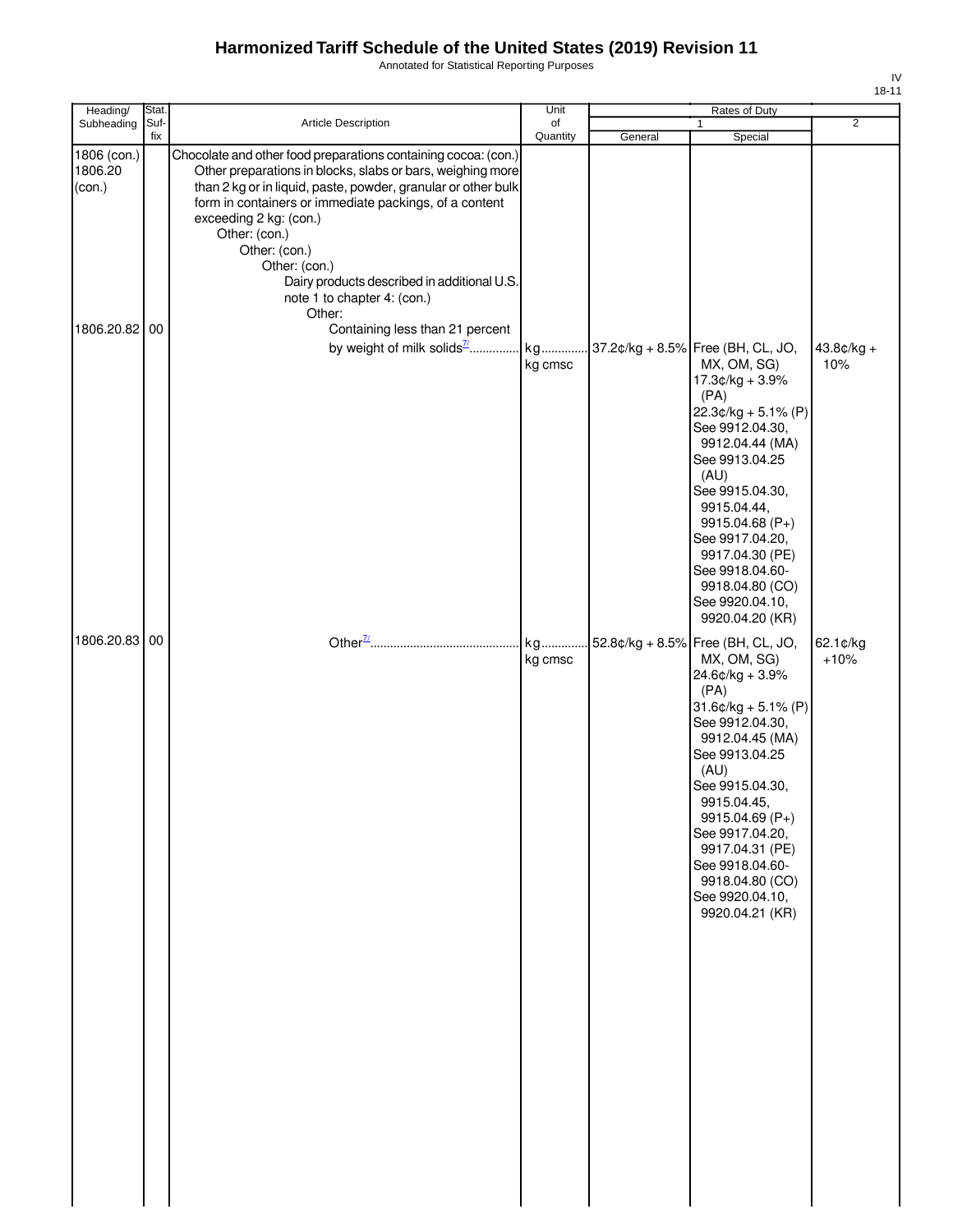Annotated for Statistical Reporting Purposes

| 18-12                            |               |                                                                                                                                                                                                                                                                                                                                                                                                                                                     |               |         |                                                                                                                                                                                                                                                                                  |                             |
|----------------------------------|---------------|-----------------------------------------------------------------------------------------------------------------------------------------------------------------------------------------------------------------------------------------------------------------------------------------------------------------------------------------------------------------------------------------------------------------------------------------------------|---------------|---------|----------------------------------------------------------------------------------------------------------------------------------------------------------------------------------------------------------------------------------------------------------------------------------|-----------------------------|
| Heading/<br>Subheading           | Stat.<br>Suf- | Article Description                                                                                                                                                                                                                                                                                                                                                                                                                                 | Unit<br>of    |         | Rates of Duty                                                                                                                                                                                                                                                                    | $\overline{2}$              |
|                                  | fix           |                                                                                                                                                                                                                                                                                                                                                                                                                                                     | Quantity      | General | Special                                                                                                                                                                                                                                                                          |                             |
| 1806 (con.)<br>1806.20<br>(con.) |               | Chocolate and other food preparations containing cocoa: (con.)<br>Other preparations in blocks, slabs or bars, weighing more<br>than 2 kg or in liquid, paste, powder, granular or other bulk<br>form in containers or immediate packings, of a content<br>exceeding 2 kg: (con.)<br>Other: (con.)<br>Other: (con.)<br>Other: (con.)<br>Other, low fat chocolate crumb (excluding<br>articles for consumption at retail as candy<br>or confection): |               |         |                                                                                                                                                                                                                                                                                  |                             |
| 1806.20.85 00                    |               | Described in additional U.S. note 3 to<br>this chapter and entered pursuant to                                                                                                                                                                                                                                                                                                                                                                      | kg<br>kg cmsc | 10%     | Free (A+, BH, CA,<br>CL, CO, D, E, IL,                                                                                                                                                                                                                                           | 20%                         |
|                                  |               | Other:                                                                                                                                                                                                                                                                                                                                                                                                                                              |               |         | JO, KR, MA, OM,<br>P, PA, PE, SG)                                                                                                                                                                                                                                                |                             |
| 1806.20.87                       | 00            | Containing less than 21 percent                                                                                                                                                                                                                                                                                                                                                                                                                     |               |         |                                                                                                                                                                                                                                                                                  |                             |
|                                  |               | by weight of milk solids <sup>5</sup>                                                                                                                                                                                                                                                                                                                                                                                                               | kg<br>kg cmsc |         | 37.2¢/kg + 8.5% Free (BH, CL, JO,<br>MX, OM, SG)<br>$7.4¢/kg + 1.7%$ (KR)<br>$9.9$ c/kg + 2.2% (PE)<br>17.3¢/kg + 3.9%<br>(CO, PA)<br>$22.3¢/kg + 5.1% (P)$<br>See 9912.04.30,<br>9912.04.44 (MA)<br>See 9913.04.25<br>(AU)<br>See 9915.04.30,<br>9915.04.44,<br>9915.04.68 (P+) | $43.8¢/kg +$<br>10%         |
| 1806.20.89 00                    |               |                                                                                                                                                                                                                                                                                                                                                                                                                                                     | kg<br>kg cmsc |         | 52.8¢/kg + 8.5% Free (BH, CL, JO,<br>MX, OM, SG)<br>10.5¢/kg + 1.7%<br>(KR)<br>14¢/kg + 2.2% (PE)<br>24.6¢/kg + 3.9%<br>(CO, PA)<br>$31.6$ ¢/kg + 5.1% (P)<br>See 9912.04.30,<br>9912.04.45 (MA)<br>See 9913.04.25<br>(AU)<br>See 9915.04.30,<br>9915.04.45,<br>$9915.04.69(P+)$ | $62.1 \text{C/kg} +$<br>10% |

IV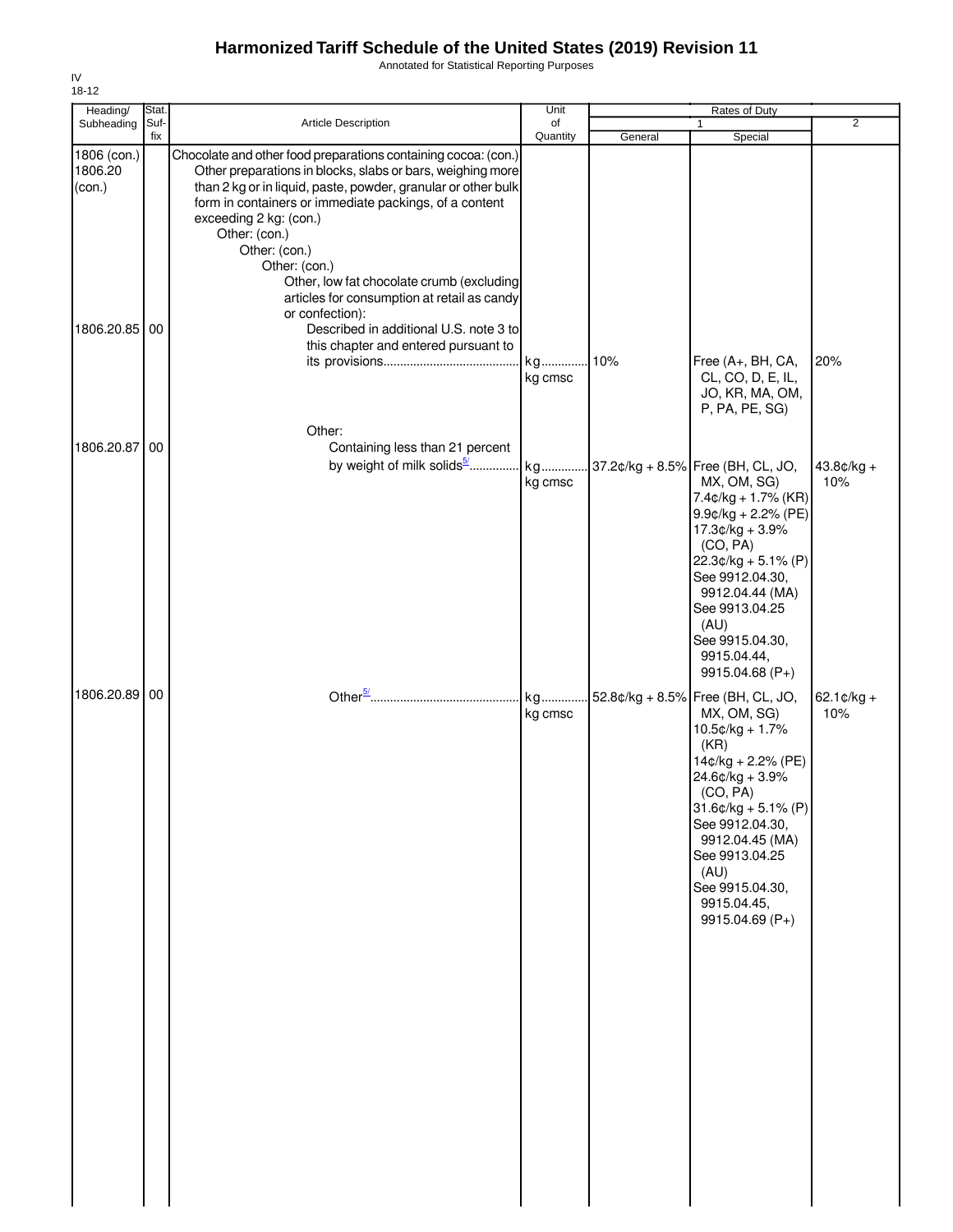Annotated for Statistical Reporting Purposes

| Heading/                                       | Stat.       |                                                                                                                                                                                                                                                                                                                                                                                                                                                             | Unit           |         | Rates of Duty                                                                                                                                                              |                     |
|------------------------------------------------|-------------|-------------------------------------------------------------------------------------------------------------------------------------------------------------------------------------------------------------------------------------------------------------------------------------------------------------------------------------------------------------------------------------------------------------------------------------------------------------|----------------|---------|----------------------------------------------------------------------------------------------------------------------------------------------------------------------------|---------------------|
| Subheading                                     | Suf-<br>fix | <b>Article Description</b>                                                                                                                                                                                                                                                                                                                                                                                                                                  | of<br>Quantity | General | Special                                                                                                                                                                    | 2                   |
| 1806 (con.)<br>1806.20<br>(con.)<br>1806.20.91 | 00          | Chocolate and other food preparations containing cocoa: (con.)<br>Other preparations in blocks, slabs or bars, weighing more<br>than 2 kg or in liquid, paste, powder, granular or other bulk<br>form in containers or immediate packings, of a content<br>exceeding 2 kg: (con.)<br>Other: (con.)<br>Other: (con.)<br>Other: (con.)<br>Other:<br>Blended syrups described in additional<br>U.S. note 4 to chapter 17:<br>Described in additional U.S. note |                |         |                                                                                                                                                                            |                     |
|                                                |             | 9 to chapter 17 and entered                                                                                                                                                                                                                                                                                                                                                                                                                                 |                |         | Free (CO, KR, OM,<br>PA, PE)                                                                                                                                               | 20%                 |
| 1806.20.94                                     | 00          |                                                                                                                                                                                                                                                                                                                                                                                                                                                             |                |         | MX, OM, SG)<br>$7.4$ ¢/kg + 1.7% (KR)<br>See 9822.05.20 (P+)<br>See 9822.06.10 (PE)<br>See 9822.08.01<br>(CO)<br>See 9822.09.17 (PA)<br>See 9912.17.05,<br>9912.17.55 (MA) | $43.8¢/kg +$<br>10% |
| 1806.20.95                                     | 00          | Articles containing over 10 percent by<br>dry weight of sugar described in<br>additional U.S. note 3 to chapter 17:<br>Described in additional U.S. note<br>8 to chapter 17 and entered                                                                                                                                                                                                                                                                     |                |         |                                                                                                                                                                            |                     |
|                                                |             | pursuant to its provisions kg                                                                                                                                                                                                                                                                                                                                                                                                                               |                | 10%     | Free (A+, BH, CA,<br>CL, CO, D, E, IL,<br>JO, KR, MA, OM,<br>P, PA, PE, SG)                                                                                                | 20%                 |
| 1806.20.98 00                                  |             |                                                                                                                                                                                                                                                                                                                                                                                                                                                             |                |         | MX, OM, SG)<br>$7.4¢/kg + 1.7%$ (KR)<br>See 9822.05.20 (P+)<br>See 9822.06.10 (PE)<br>See 9822.08.01<br>(CO)<br>See 9822.09.17 (PA)<br>See 9912.17.05,<br>9912.17.55 (MA)  | $43.8¢/kg +$<br>10% |
| 1806.20.99 00                                  |             |                                                                                                                                                                                                                                                                                                                                                                                                                                                             | kg             | 8.5%    | Free (A+, BH, CA,<br>CL, CO, D, E, IL,<br>JO, KR, MA, MX,<br>OM, P, PA, PE,<br>SG)<br>1.3% (AU)                                                                            | 20%                 |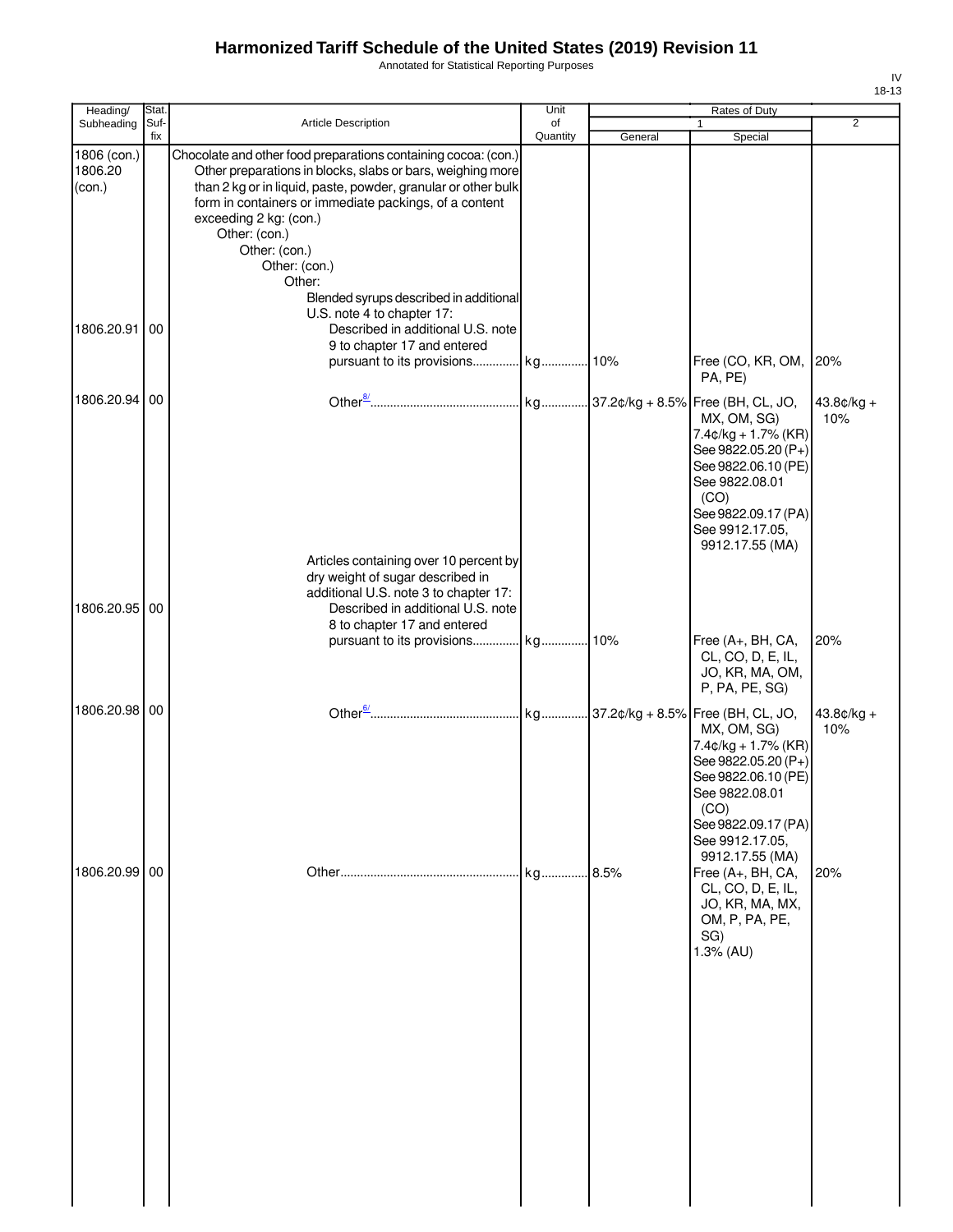Annotated for Statistical Reporting Purposes

| Heading/    | Stat.       |                                                                                                                                                                                                                                                                                  | Unit           |         | Rates of Duty                                                              |                |
|-------------|-------------|----------------------------------------------------------------------------------------------------------------------------------------------------------------------------------------------------------------------------------------------------------------------------------|----------------|---------|----------------------------------------------------------------------------|----------------|
| Subheading  | Suf-<br>fix | Article Description                                                                                                                                                                                                                                                              | of<br>Quantity | General | 1<br>Special                                                               | $\overline{2}$ |
| 1806 (con.) |             | Chocolate and other food preparations containing cocoa: (con.)                                                                                                                                                                                                                   |                |         |                                                                            |                |
| 1806.31.00  |             | Other, in blocks, slabs or bars:                                                                                                                                                                                                                                                 |                | 5.6%    | Free (A, AU, BH,<br>CA, CL, CO, D, E,<br>IL, JO, KR, MA,<br>MX, OM, P, PA, | 40%            |
|             | 41<br>49    | Confectionery:<br>Containing peanuts, peanut butter or peanut                                                                                                                                                                                                                    |                |         | PE, SG)                                                                    |                |
| 1806.32     | 80          | Not filled:<br>Preparations consisting wholly of ground cocoa<br>beans, with or without added cocoa fat, flavoring<br>or emulsifying agents, and containing not more<br>than 32 percent by weight of butterfat or other milk<br>solids and not more than 60 percent by weight of |                |         |                                                                            |                |
| 1806.32.01  | 00          | sugar:<br>Containing butterfat or other milk solids<br>(excluding articles for consumption at retail as<br>candy or confection):<br>Described in general note 15 of the tariff<br>schedule and entered pursuant to its                                                           |                |         | Free (A, AU, BH,                                                           | 40%            |
|             |             |                                                                                                                                                                                                                                                                                  |                |         | CA, CL, CO, D, E,<br>IL, JO, KR, MA,<br>MX, OM, P, PA,<br>PE, SG)          |                |
|             |             |                                                                                                                                                                                                                                                                                  |                |         |                                                                            |                |
|             |             |                                                                                                                                                                                                                                                                                  |                |         |                                                                            |                |
|             |             |                                                                                                                                                                                                                                                                                  |                |         |                                                                            |                |
|             |             |                                                                                                                                                                                                                                                                                  |                |         |                                                                            |                |
|             |             |                                                                                                                                                                                                                                                                                  |                |         |                                                                            |                |
|             |             |                                                                                                                                                                                                                                                                                  |                |         |                                                                            |                |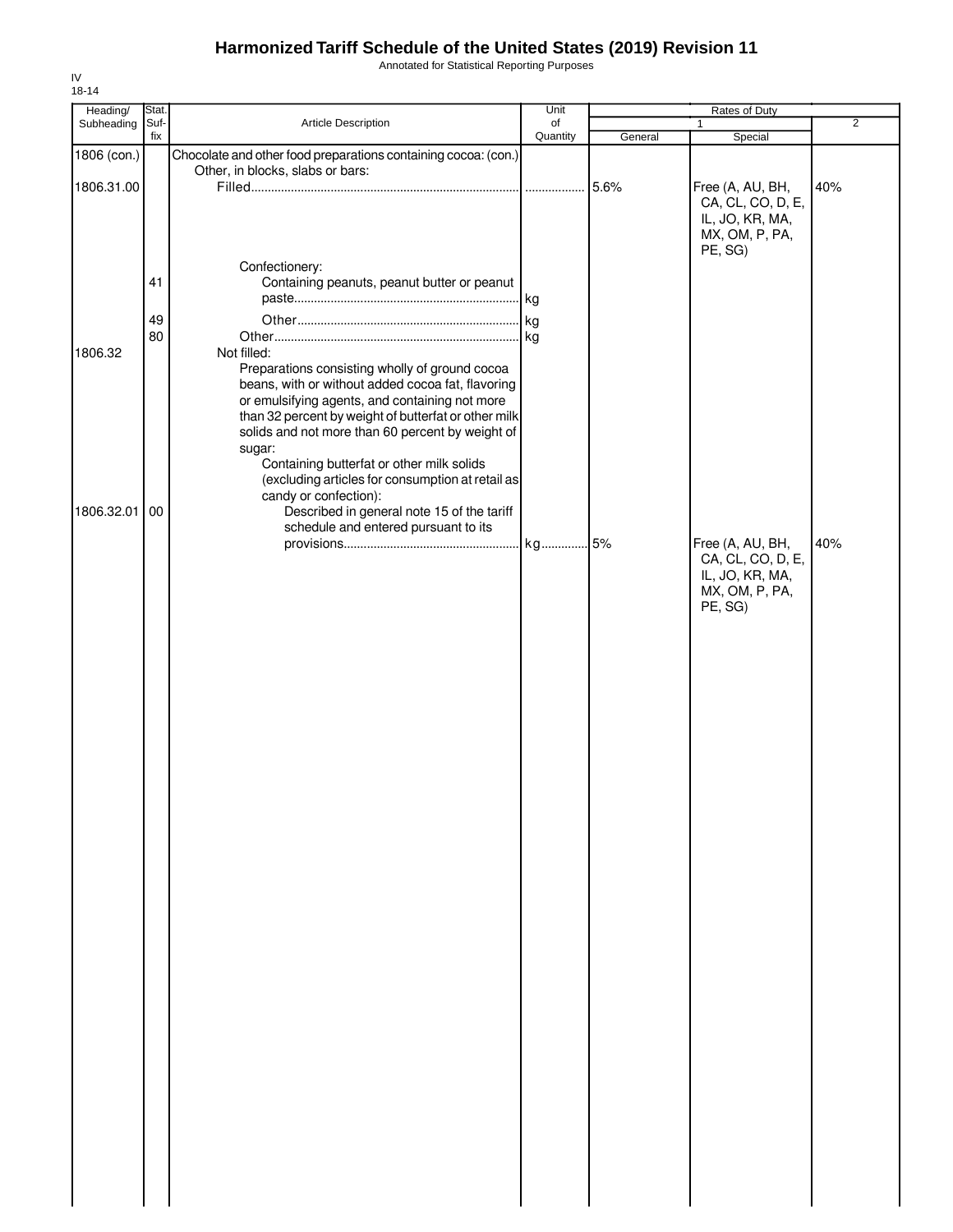Annotated for Statistical Reporting Purposes

| Heading/                         | Stat.       |                                                                                                                                                                                                                                                                                                                                                                                                                                                                                      | Unit             |         | Rates of Duty                                                                                                                                                                                                                                                  |                  |
|----------------------------------|-------------|--------------------------------------------------------------------------------------------------------------------------------------------------------------------------------------------------------------------------------------------------------------------------------------------------------------------------------------------------------------------------------------------------------------------------------------------------------------------------------------|------------------|---------|----------------------------------------------------------------------------------------------------------------------------------------------------------------------------------------------------------------------------------------------------------------|------------------|
| Subheading                       | Suf-<br>fix | Article Description                                                                                                                                                                                                                                                                                                                                                                                                                                                                  | of<br>Quantity   | General | $\mathbf{1}$<br>Special                                                                                                                                                                                                                                        | 2                |
| 1806 (con.)<br>1806.32<br>(con.) |             | Chocolate and other food preparations containing cocoa: (con.)<br>Other, in blocks, slabs or bars: (con.)<br>Not filled: (con.)                                                                                                                                                                                                                                                                                                                                                      |                  |         |                                                                                                                                                                                                                                                                |                  |
|                                  |             | Preparations consisting wholly of ground cocoa<br>beans, with or without added cocoa fat, flavoring<br>or emulsifying agents, and containing not more<br>than 32 percent by weight of butterfat or other milk<br>solids and not more than 60 percent by weight of<br>sugar: (con.)<br>Containing butterfat or other milk solids<br>(excluding articles for consumption at retail as<br>candy or confection): (con.)<br>Other, containing over 5.5 percent by<br>weight of butterfat: |                  |         |                                                                                                                                                                                                                                                                |                  |
| 1806.32.04 00                    |             | Described in additional U.S. note 2 to<br>this chapter and entered pursuant to                                                                                                                                                                                                                                                                                                                                                                                                       | kg 5%<br>kg cmsc |         | Free (A, AU, BH,<br>CA, CL, CO, D, E,<br>IL, JO, KR, MA,<br>OM, P, PA, PE,<br>SG)                                                                                                                                                                              | 40%              |
| 1806.32.06 00                    |             | Other:<br>Containing less than 21 percent<br>by weight of milk solids <sup>4</sup> kg  37.2¢/kg + 4.3% Free (BH, CL, JO,                                                                                                                                                                                                                                                                                                                                                             | kg cmsc          |         | MX, OM, SG)<br>$7.4¢/kg + 0.8% (KR)$<br>$9.9$ c/kg + 1.1% (PE)<br>17.3¢/kg + 2% (CO,<br>PA)<br>22.3¢/kg + 2.5% (P)<br>See 9912.04.30,<br>9912.04.42 (MA)<br>See 9913.04.25<br>(AU)<br>See 9915.04.30,<br>9915.04.42,                                           | $43.8c/kg + 5%$  |
| 1806.32.08 00                    |             |                                                                                                                                                                                                                                                                                                                                                                                                                                                                                      | kg cmsc          |         | 9915.04.66 (P+)<br>MX, OM, SG)<br>$10.5$ ¢/kg + 0.8%<br>(KR)<br>14¢/kg + 1.1% (PE)<br>24.6¢/kg + 2% (CO,<br>PA)<br>$31.6$ ¢/kg + 2.5% (P)<br>See 9912.04.30,<br>9912.04.43 (MA)<br>See 9913.04.25<br>(AU)<br>See 9915.04.30,<br>9915.04.43,<br>9915.04.67 (P+) | $62.1$ ¢/kg + 5% |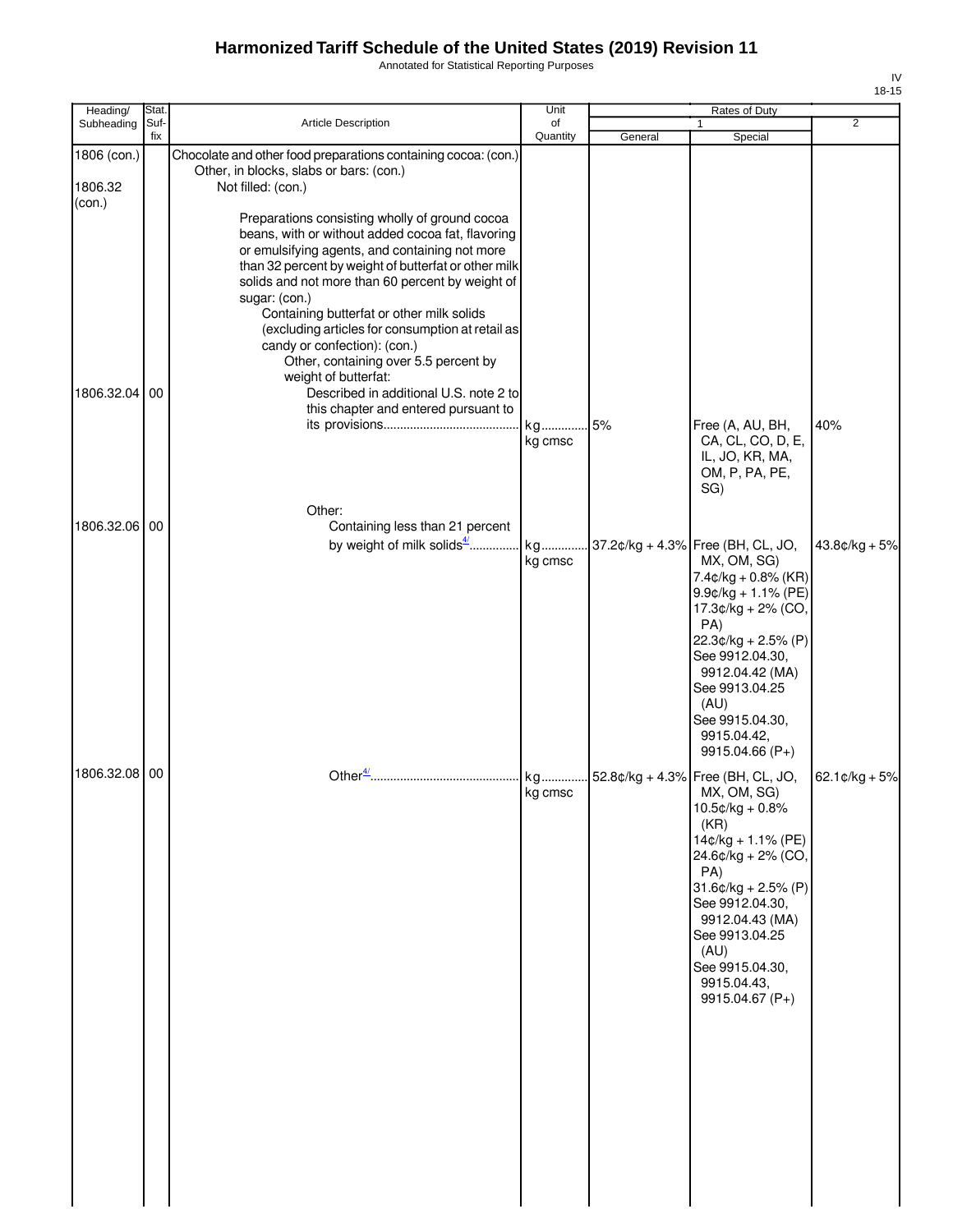Annotated for Statistical Reporting Purposes

| Heading/               | Stat.       |                                                                                                                                                                                                                                                                                                                                                                                                                               | Unit           |         | Rates of Duty                                                                                                                                                                                                                                                              |                          |
|------------------------|-------------|-------------------------------------------------------------------------------------------------------------------------------------------------------------------------------------------------------------------------------------------------------------------------------------------------------------------------------------------------------------------------------------------------------------------------------|----------------|---------|----------------------------------------------------------------------------------------------------------------------------------------------------------------------------------------------------------------------------------------------------------------------------|--------------------------|
| Subheading             | Suf-<br>fix | <b>Article Description</b>                                                                                                                                                                                                                                                                                                                                                                                                    | of<br>Quantity | General | 1<br>Special                                                                                                                                                                                                                                                               | $\overline{2}$           |
| 1806 (con.)<br>1806.32 |             | Chocolate and other food preparations containing cocoa: (con.)<br>Other, in blocks, slabs or bars: (con.)<br>Not filled: (con.)                                                                                                                                                                                                                                                                                               |                |         |                                                                                                                                                                                                                                                                            |                          |
| (con.)                 |             | Preparations consisting wholly of ground cocoa<br>beans, with or without added cocoa fat, flavoring<br>or emulsifying agents, and containing not more<br>than 32 percent by weight of butterfat or other milk<br>solids and not more than 60 percent by weight of<br>sugar: (con.)<br>Containing butterfat or other milk solids<br>(excluding articles for consumption at retail as<br>candy or confection): (con.)<br>Other: |                |         |                                                                                                                                                                                                                                                                            |                          |
| 1806.32.14 00          |             | Described in additional U.S. note 3 to<br>this chapter and entered pursuant to                                                                                                                                                                                                                                                                                                                                                | kg<br>kg cmsc  | .5%     | Free (A, BH, CA, CL, 40%<br>CO, D, E, IL, JO,<br>KR, MA, OM, P,                                                                                                                                                                                                            |                          |
|                        |             | Other:                                                                                                                                                                                                                                                                                                                                                                                                                        |                |         | PA, PE, SG)                                                                                                                                                                                                                                                                |                          |
| 1806.32.16 00          |             | Containing less than 21 percent<br>by weight of milk solids <sup>5/</sup>                                                                                                                                                                                                                                                                                                                                                     | kg<br>kg cmsc  |         | 37.2¢/kg + 4.3% Free (BH, CL, JO,<br>MX, OM, SG)<br>7.4¢/kg + 0.8% (KR,<br>PA)<br>$9.9$ c/kg + 1.1% (PE)<br>17.3¢/kg + 2% (CO)<br>22.3¢/kg + 2.5% (P)<br>See 9912.04.30,<br>9912.04.42 (MA)<br>See 9913.04.25<br>(AU)<br>See 9915.04.30,<br>9915.04.42,<br>9915.04.66 (P+) | $43.8¢/kg + 5%$          |
| 1806.32.18 00          |             | Other <sup>5/</sup>                                                                                                                                                                                                                                                                                                                                                                                                           | kg<br>kg cmsc  |         | 52.8¢/kg + 4.3% Free (BH, CL, JO,<br>MX, OM, SG)<br>$10.5$ ¢/kg + 0.8%<br>(KR)<br>14¢/kg + 1.1% (PE)<br>24.6¢/kg + 2% (CO,<br>PA)<br>$31.6$ ¢/kg + 2.5% (P)<br>See 9912.04.30,<br>9912.04.43 (MA)<br>See 9913.04.25<br>(AU)<br>See 9915.04.30,<br>9915.04.43,              | 62.1 $\text{c/kg} + 5\%$ |
| 1806.32.30 00          |             |                                                                                                                                                                                                                                                                                                                                                                                                                               | kg 4.3%        |         | 9915.04.67 (P+)<br>Free (A, AU, BH,<br>CA, CL, CO, D, E,<br>IL, JO, KR, MA,<br>MX, OM, P, PA,<br>PE, SG)                                                                                                                                                                   | 40%                      |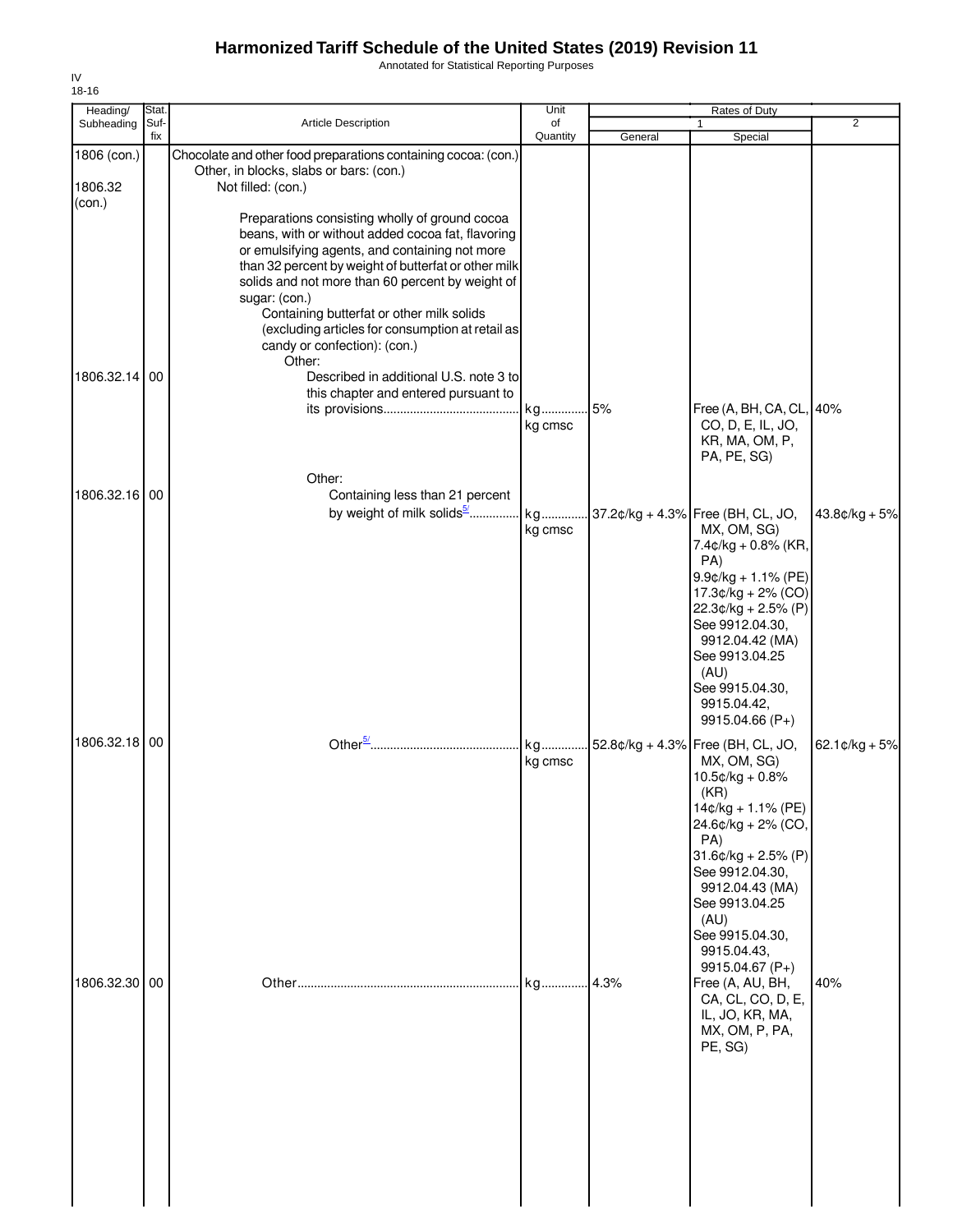Annotated for Statistical Reporting Purposes

| Heading/                         | Stat.       |                                                                                                                                                                | Unit           |                  | Rates of Duty                                                                                                                                                                                                                                                                                                                     |              |
|----------------------------------|-------------|----------------------------------------------------------------------------------------------------------------------------------------------------------------|----------------|------------------|-----------------------------------------------------------------------------------------------------------------------------------------------------------------------------------------------------------------------------------------------------------------------------------------------------------------------------------|--------------|
| Subheading                       | Suf-<br>fix | <b>Article Description</b>                                                                                                                                     | of<br>Quantity | General          | $\mathbf{1}$<br>Special                                                                                                                                                                                                                                                                                                           | 2            |
| 1806 (con.)<br>1806.32<br>(con.) |             | Chocolate and other food preparations containing cocoa: (con.)<br>Other, in blocks, slabs or bars: (con.)<br>Not filled: (con.)                                |                |                  |                                                                                                                                                                                                                                                                                                                                   |              |
| 1806.32.55                       | 00          | Other:<br>Described in general note 15 of the tariff<br>schedule and entered pursuant to its                                                                   |                |                  | Free (A, AU, BH,<br>CA, CL, CO, D, E,<br>IL, JO, KR, MA,<br>MX, OM, P, PA,<br>PE, SG)                                                                                                                                                                                                                                             | 40%          |
| 1806.32.60                       | 00          | Other, dairy products described in additional<br>U.S. note 1 to chapter 4:<br>Described in additional U.S. note 10 to<br>chapter 4 and entered pursuant to its | kg<br>kg cmsc  | 7%               | Free (A, AU, BH,<br>CA, CL, CO, D, E,<br>IL, JO, KR, MA,<br>OM, P, PA, PE,                                                                                                                                                                                                                                                        | 40%          |
| 1806.32.70                       | 00          | Other:<br>Containing less than 21 percent by                                                                                                                   | kg             | $37.2$ ¢/kg + 6% | SG)<br>Free (BH, CL, JO,                                                                                                                                                                                                                                                                                                          | 43.8¢/kg +7% |
|                                  |             |                                                                                                                                                                | kg cmsc        |                  | MX, OM, SG)<br>$7.4$ ¢/kg + 1.2% (PA)<br>$22.3¢/kg + 3.6% (P)$<br>See 9912.04.30,<br>9912.04.46 (MA)<br>See 9913.04.25<br>(AU)<br>See 9915.04.30,<br>9915.04.46,<br>9915.04.70 (P+)<br>See 9917.04.20,<br>9917.04.32 (PE)<br>See 9918.04.60-<br>9918.04.80 (CO)<br>See 9920.04.10,<br>9920.04.22 (KR)                             |              |
| 1806.32.80 00                    |             |                                                                                                                                                                | kg<br>kg cmsc  | $.52.8¢/kg + 6%$ | Free (BH, CL, JO,<br>MX, OM, SG)<br>$24.6$ ¢/kg + 2.8%<br>(PA)<br>$31.6$ ¢/kg + $3.6%$ (P)<br>See 9912.04.30,<br>9912.04.47 (MA)<br>See 9913.04.25<br>(AU)<br>See 9915.04.30,<br>9915.04.47,<br>9915.04.71 (P+)<br>See 9917.04.20,<br>9917.04.33 (PE)<br>See 9918.04.60-<br>9918.04.80 (CO)<br>See 9920.04.10,<br>9920.04.23 (KR) | 62.1¢/kg +7% |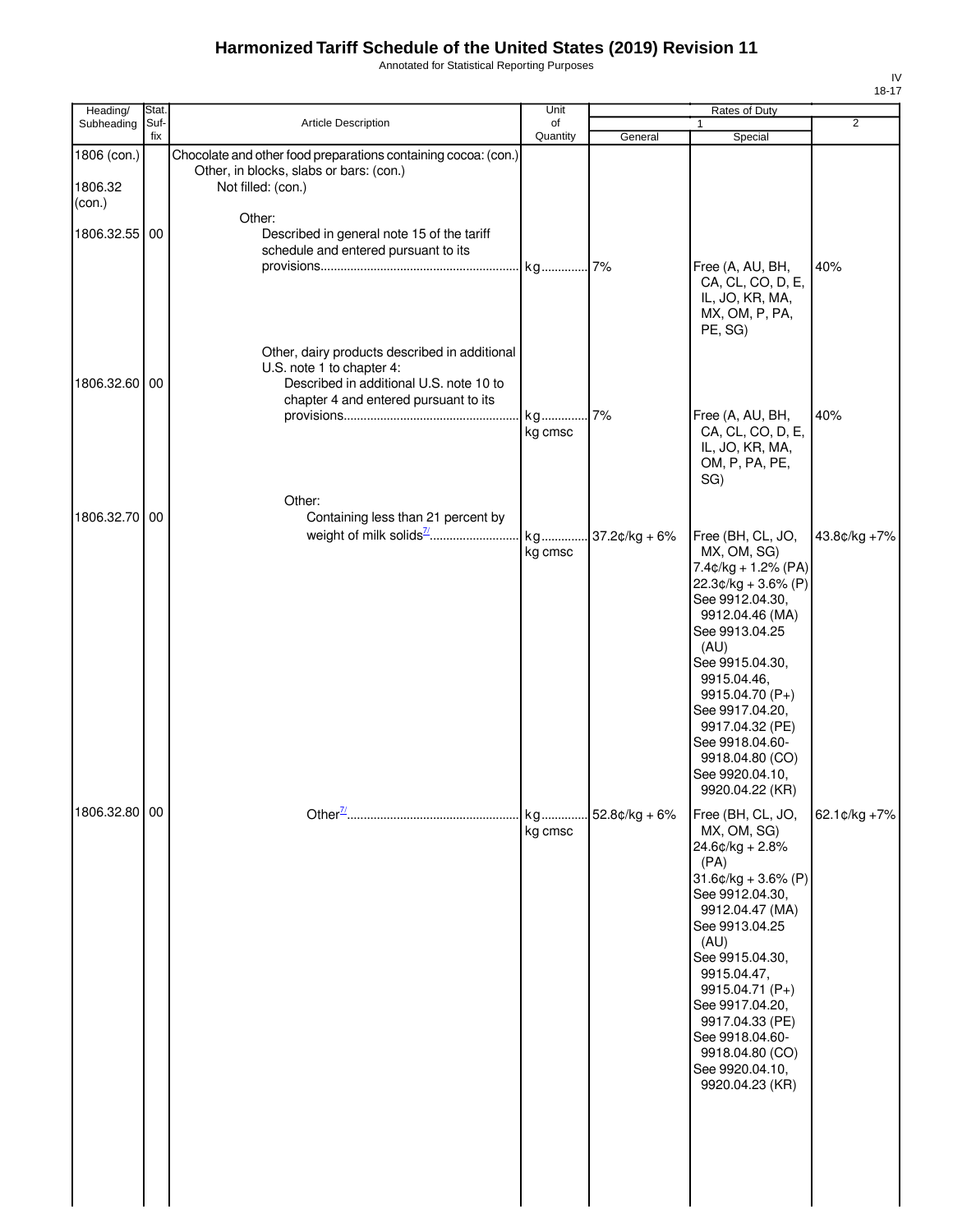Annotated for Statistical Reporting Purposes

| Heading/                 | Stat.       |                                                                                             | Unit           |         | Rates of Duty                                                                          |                |
|--------------------------|-------------|---------------------------------------------------------------------------------------------|----------------|---------|----------------------------------------------------------------------------------------|----------------|
| Subheading               | Suf-<br>fix | Article Description                                                                         | of<br>Quantity |         | $\mathbf{1}$                                                                           | $\overline{2}$ |
| 1806 (con.)              |             | Chocolate and other food preparations containing cocoa: (con.)                              |                | General | Special                                                                                |                |
| 1806.32<br>(con.)        |             | Other, in blocks, slabs or bars: (con.)<br>Not filled: (con.)                               |                |         |                                                                                        |                |
|                          |             | Other: (con.)                                                                               |                |         |                                                                                        |                |
| 1806.32.90 00<br>1806.90 |             | Other:                                                                                      | kg             | .6%     | Free (A*, AU, BH,<br>CA, CL, CO, D, E,<br>IL, JO, KR, MA,<br>MX, OM, P, PA,<br>PE, SG) | 40%            |
| 1806.90.01               | 00          | Described in general note 15 of the tariff schedule and                                     |                |         |                                                                                        |                |
|                          |             |                                                                                             |                |         | Free (A*, AU, BH,<br>CA, CL, CO, D, E,<br>IL, JO, KR, MA,<br>MX, OM, P, PA,<br>PE, SG) | 40%            |
|                          |             | Other:<br>Dairy products described in additional U.S. note<br>1 to chapter 4:               |                |         |                                                                                        |                |
| 1806.90.05 00            |             | Described in additional U.S. note 10 to chapter<br>4 and entered pursuant to its provisions | kg<br>kg cmsc  | .3.5%   | Free (A, AU, BH,<br>CA, CL, CO, D, E,<br>IL, JO, KR, MA,                               | 40%            |
|                          |             |                                                                                             |                |         | OM, P, PA, PE,<br>SG)                                                                  |                |
|                          |             |                                                                                             |                |         |                                                                                        |                |
|                          |             |                                                                                             |                |         |                                                                                        |                |
|                          |             |                                                                                             |                |         |                                                                                        |                |
|                          |             |                                                                                             |                |         |                                                                                        |                |
|                          |             |                                                                                             |                |         |                                                                                        |                |
|                          |             |                                                                                             |                |         |                                                                                        |                |
|                          |             |                                                                                             |                |         |                                                                                        |                |
|                          |             |                                                                                             |                |         |                                                                                        |                |
|                          |             |                                                                                             |                |         |                                                                                        |                |
|                          |             |                                                                                             |                |         |                                                                                        |                |
|                          |             |                                                                                             |                |         |                                                                                        |                |
|                          |             |                                                                                             |                |         |                                                                                        |                |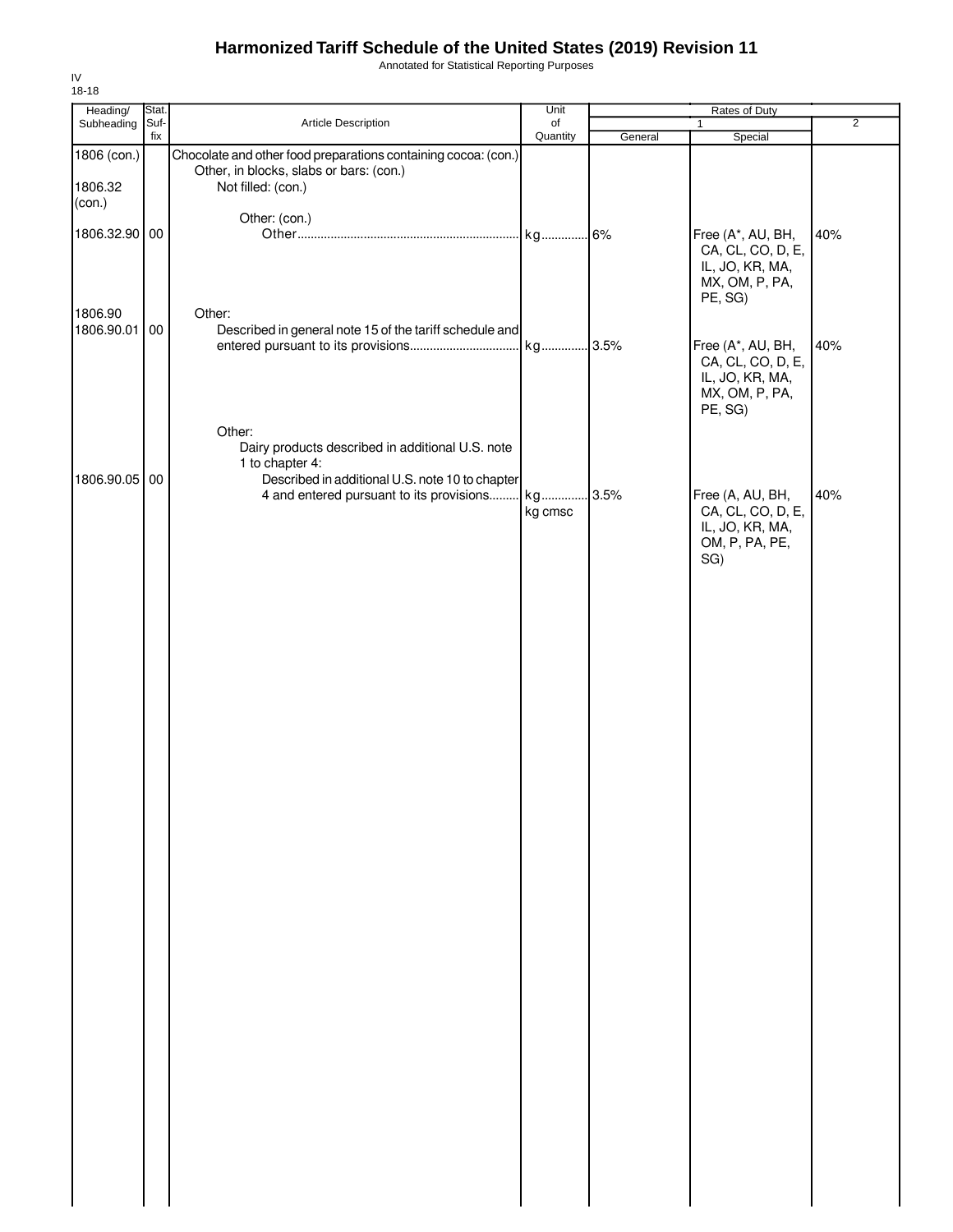Annotated for Statistical Reporting Purposes

| Heading/                         | Stat.       |                                                                                                                                                                                          | Unit           | Rates of Duty   |                                                                                                                                                                                                                                                                                                                              |                |
|----------------------------------|-------------|------------------------------------------------------------------------------------------------------------------------------------------------------------------------------------------|----------------|-----------------|------------------------------------------------------------------------------------------------------------------------------------------------------------------------------------------------------------------------------------------------------------------------------------------------------------------------------|----------------|
| Subheading                       | Suf-<br>fix | Article Description                                                                                                                                                                      | of<br>Quantity | General         | $\mathbf{1}$<br>Special                                                                                                                                                                                                                                                                                                      | $\overline{2}$ |
| 1806 (con.)<br>1806.90<br>$con.$ |             | Chocolate and other food preparations containing cocoa: (con.)<br>Other: (con.)<br>Other: (con.)<br>Dairy products described in additional U.S. note<br>1 to chapter 4: (con.)<br>Other: |                |                 |                                                                                                                                                                                                                                                                                                                              |                |
| 1806.90.08 00                    |             | Containing less than 21 percent by weight                                                                                                                                                | kg cmsc        |                 | Free (BH, CL, JO,<br>MX, OM, SG)<br>17.3¢/kg + 2.8%<br>(PA)<br>$22.3¢/kg + 3.6% (P)$<br>See 9912.04.30,<br>9912.04.46 (MA)<br>See 9913.04.25<br>(AU)<br>See 9915.04.30,<br>9915.04.46,<br>9915.04.70 (P+)<br>See 9917.04.20,<br>9917.04.32 (PE)<br>See 9918.04.60-<br>9918.04.80 (CO)<br>See 9920.04.10,<br>9920.04.22 (KR)  | 43.8¢/kg + 7%  |
| 1806.90.10 00                    |             |                                                                                                                                                                                          | kg<br>kg cmsc  | $52.8¢/kg + 6%$ | Free (BH, CL, JO,<br>MX, OM, SG)<br>24.6¢/kg + 2.8%<br>(PA)<br>$31.6$ ¢/kg + 3.6% (P)<br>See 9912.04.30,<br>9912.04.47 (MA)<br>See 9913.04.25<br>(AU)<br>See 9915.04.30,<br>9915.04.47,<br>9915.04.71 (P+)<br>See 9917.04.20,<br>9917.04.33 (PE)<br>See 9918.04.60-<br>9918.04.80 (CO)<br>See 9920.04.10,<br>9920.04.23 (KR) | 62.1¢/kg +7%   |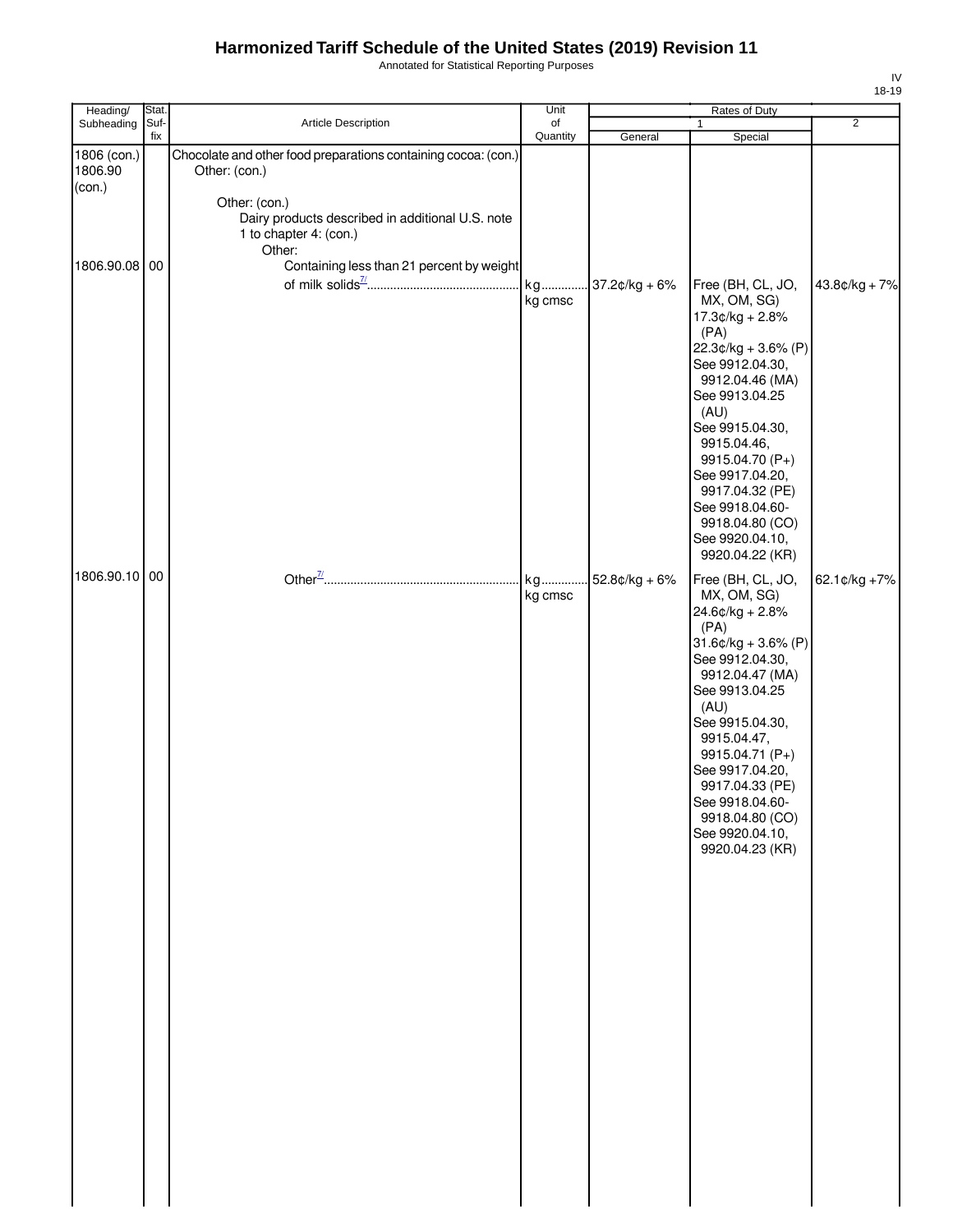Annotated for Statistical Reporting Purposes

| 18-20                            |             |                                                                                                                                                                                                                                                                    |                |                  |                                                                                                                                                                                                                                                                      |                 |
|----------------------------------|-------------|--------------------------------------------------------------------------------------------------------------------------------------------------------------------------------------------------------------------------------------------------------------------|----------------|------------------|----------------------------------------------------------------------------------------------------------------------------------------------------------------------------------------------------------------------------------------------------------------------|-----------------|
| Heading/                         | Stat.       |                                                                                                                                                                                                                                                                    | Unit           |                  | Rates of Duty                                                                                                                                                                                                                                                        |                 |
| Subheading                       | Suf-<br>fix | <b>Article Description</b>                                                                                                                                                                                                                                         | of<br>Quantity | General          | 1<br>Special                                                                                                                                                                                                                                                         | $\overline{2}$  |
| 1806 (con.)<br>1806.90<br>(con.) |             | Chocolate and other food preparations containing cocoa: (con.)<br>Other: (con.)<br>Other: (con.)<br>Other:                                                                                                                                                         |                |                  |                                                                                                                                                                                                                                                                      |                 |
| 1806.90.15 00                    |             | Containing butterfat or other milk solids<br>(excluding articles for consumption at retail as<br>candy or confection):<br>Containing over 5.5 percent by weight of<br>butterfat:<br>Described in additional U.S. note 2 to<br>this chapter and entered pursuant to | kg<br>kg cmsc  | .3.5%            | Free (A, AU, BH,<br>CA, CL, CO, D, E,<br>IL, JO, KR, MA,<br>OM, P, PA, PE,<br>SG)                                                                                                                                                                                    | 40%             |
| 1806.90.18 00                    |             | Other:<br>Containing less than 21 percent                                                                                                                                                                                                                          | kg cmsc        |                  | Free (BH, CL, JO,<br>MX, OM, SG)<br>$7.4$ ¢/kg + 1.2% (KR)<br>$9.9$ ¢/kg + 1.6% (PE)                                                                                                                                                                                 | $43.8¢/kg + 7%$ |
|                                  |             |                                                                                                                                                                                                                                                                    |                |                  | $17.3¢/kg + 2.8%$<br>(CO, PA)<br>$22.3¢/kg + 3.6% (P)$<br>See 9912.04.30,<br>9912.04.46 (MA)<br>See 9913.04.25<br>(AU)<br>See 9915.04.30,<br>9915.04.46,<br>9915.04.70 (P+)                                                                                          |                 |
| 1806.90.20 00                    |             |                                                                                                                                                                                                                                                                    | kg<br>kg cmsc  | $.52.8c/kg + 6%$ | Free (BH, CL, JO,<br>MX, OM, SG)<br>$10.5$ ¢/kg + 1.2%<br>(KR)<br>14¢/kg + 1.6% (PE)<br>$24.6¢/kg + 2.8%$<br>(CO, PA)<br>$31.6$ ¢/kg + 3.6% (P)<br>See 9912.04.30,<br>9912.04.47 (MA)<br>See 9913.04.25<br>(AU)<br>See 9915.04.30,<br>9915.04.47,<br>9915.04.71 (P+) | 62.1¢/kg +7%    |
|                                  |             |                                                                                                                                                                                                                                                                    |                |                  |                                                                                                                                                                                                                                                                      |                 |

 $\mathbb{R}^n$ 

IV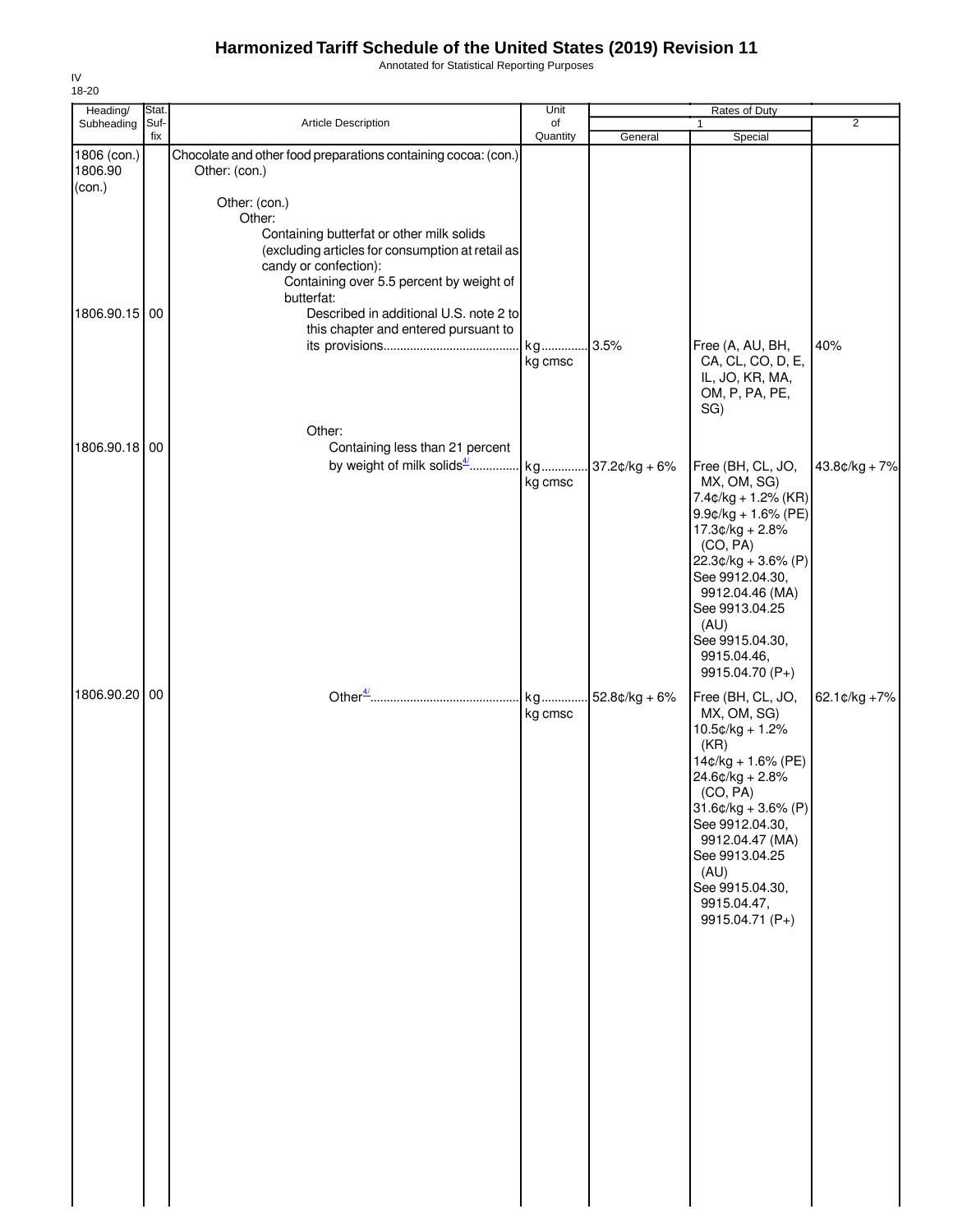Annotated for Statistical Reporting Purposes

| Heading/                | Stat. |                                                                                                                                                                                                                                                             | Unit          |                  | Rates of Duty                                                                                                                                                                                                                                                         |                   |
|-------------------------|-------|-------------------------------------------------------------------------------------------------------------------------------------------------------------------------------------------------------------------------------------------------------------|---------------|------------------|-----------------------------------------------------------------------------------------------------------------------------------------------------------------------------------------------------------------------------------------------------------------------|-------------------|
| Subheading              | Suf-  | Article Description                                                                                                                                                                                                                                         | of            |                  |                                                                                                                                                                                                                                                                       | $\overline{2}$    |
| 1806 (con.)<br>1806.90  | fix   | Chocolate and other food preparations containing cocoa: (con.)<br>Other: (con.)                                                                                                                                                                             | Quantity      | General          | Special                                                                                                                                                                                                                                                               |                   |
| (con.)<br>1806.90.25 00 |       | Other: (con.)<br>Other: (con.)<br>Containing butterfat or other milk solids<br>(excluding articles for consumption at retail as<br>candy or confection): (con.)<br>Other:<br>Described in additional U.S. note 3 to<br>this chapter and entered pursuant to | kg<br>kg cmsc | 3.5%             | Free (A, BH, CA, CL, 40%<br>CO, D, E, IL, JO,<br>KR, MA, OM, P,<br>PA, PE, SG)                                                                                                                                                                                        |                   |
| 1806.90.28 00           |       | Other:<br>Containing less than 21 percent<br>by weight of milk solids <sup>5/</sup> kg                                                                                                                                                                      |               |                  |                                                                                                                                                                                                                                                                       |                   |
|                         |       |                                                                                                                                                                                                                                                             | kg cmsc       | $37.2$ ¢/kg + 6% | Free (BH, CL, JO,<br>MX, OM, SG)<br>7.4¢/kg + 1.2% (KR,<br>PA)<br>$9.9$ ¢/kg + 1.6% (PE)<br>$17.3¢/kg + 2.8%$<br>(CO)<br>$22.3¢/kg + 3.6% (P)$<br>See 9912.04.30,<br>9912.04.46 (MA)<br>See 9913.04.25<br>(AU)<br>See 9915.04.30,<br>9915.04.46,<br>9915.04.70 (P+)   | $43.8¢/kg + 7%$   |
| 1806.90.30 00           |       |                                                                                                                                                                                                                                                             | kg<br>kg cmsc | $52.8¢/kg + 6%$  | Free (BH, CL, JO,<br>MX, OM, SG)<br>$10.5$ ¢/kg + 1.2%<br>(KR)<br>14¢/kg + 1.6% (PE)<br>$24.6$ ¢/kg + 2.8%<br>(CO, PA)<br>$31.6$ ¢/kg + 3.6% (P)<br>See 9912.04.30,<br>9912.04.47 (MA)<br>See 9913.04.25<br>(AU)<br>See 9915.04.30,<br>9915.04.47,<br>9915.04.71 (P+) | 62.1 $¢$ /kg + 7% |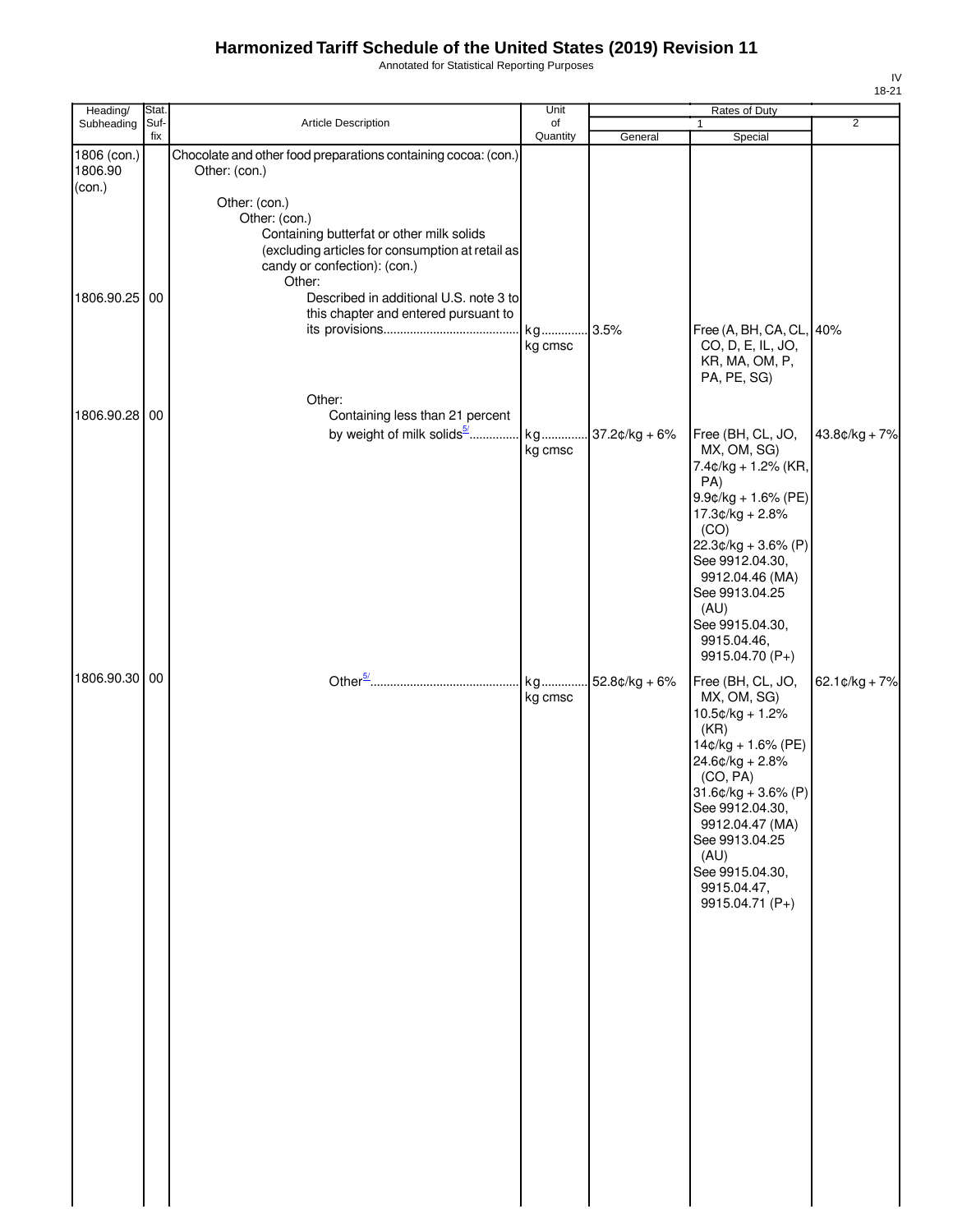Annotated for Statistical Reporting Purposes

| Heading/                         | Stat.       |                                                                                                                                                                                                         | Unit           |         | Rates of Duty                                                                                                                                                                                   |                 |
|----------------------------------|-------------|---------------------------------------------------------------------------------------------------------------------------------------------------------------------------------------------------------|----------------|---------|-------------------------------------------------------------------------------------------------------------------------------------------------------------------------------------------------|-----------------|
| Subheading                       | Suf-<br>fix | Article Description                                                                                                                                                                                     | of<br>Quantity | General | $\mathbf{1}$<br>Special                                                                                                                                                                         | $\overline{2}$  |
| 1806 (con.)<br>1806.90<br>(con.) |             | Chocolate and other food preparations containing cocoa: (con.)<br>Other: (con.)                                                                                                                         |                |         |                                                                                                                                                                                                 |                 |
| 1806.90.35 00                    |             | Other: (con.)<br>Other: (con.)<br>Other:<br>Blended syrups described in additional<br>U.S. note 4 to chapter 17:<br>Described in additional U.S. note 9 to<br>chapter 17 and entered pursuant to its    |                |         | Free (CO, KR, OM,                                                                                                                                                                               | 40%             |
|                                  |             |                                                                                                                                                                                                         |                |         | PA, PE)                                                                                                                                                                                         |                 |
| 1806.90.39 00                    |             |                                                                                                                                                                                                         |                |         | Free (BH, CL, JO,<br>MX, OM, SG)<br>$7.4¢/kg + 1.2% (KR)$<br>See 9822.05.20 (P+)<br>See 9822.06.10 (PE)<br>See 9822.08.01<br>(CO)<br>See 9822.09.17 (PA)<br>See 9912.17.05,<br>9912.17.60 (MA)  | $43.8¢/kg + 7%$ |
| 1806.90.45 00                    |             | Articles containing over 65 percent by dry<br>weight of sugar described in additional<br>U.S. note 2 to chapter 17:<br>Described in additional U.S. note 7 to<br>chapter 17 and entered pursuant to its |                |         |                                                                                                                                                                                                 |                 |
|                                  |             |                                                                                                                                                                                                         |                |         | Free (CO, KR, OM,<br>PA, PE)                                                                                                                                                                    | 40%             |
| 1806.90.49 00                    |             |                                                                                                                                                                                                         |                |         | Free (BH, CL, JO,<br>MX, OM, SG)<br>$7.4$ ¢/kg + 1.2% (KR)<br>See 9822.05.20 (P+)<br>See 9822.06.10 (PE)<br>See 9822.08.01<br>(CO)<br>See 9822.09.17 (PA)<br>See 9912.17.05,<br>9912.17.60 (MA) | $43.8¢/kg + 7%$ |
|                                  |             |                                                                                                                                                                                                         |                |         |                                                                                                                                                                                                 |                 |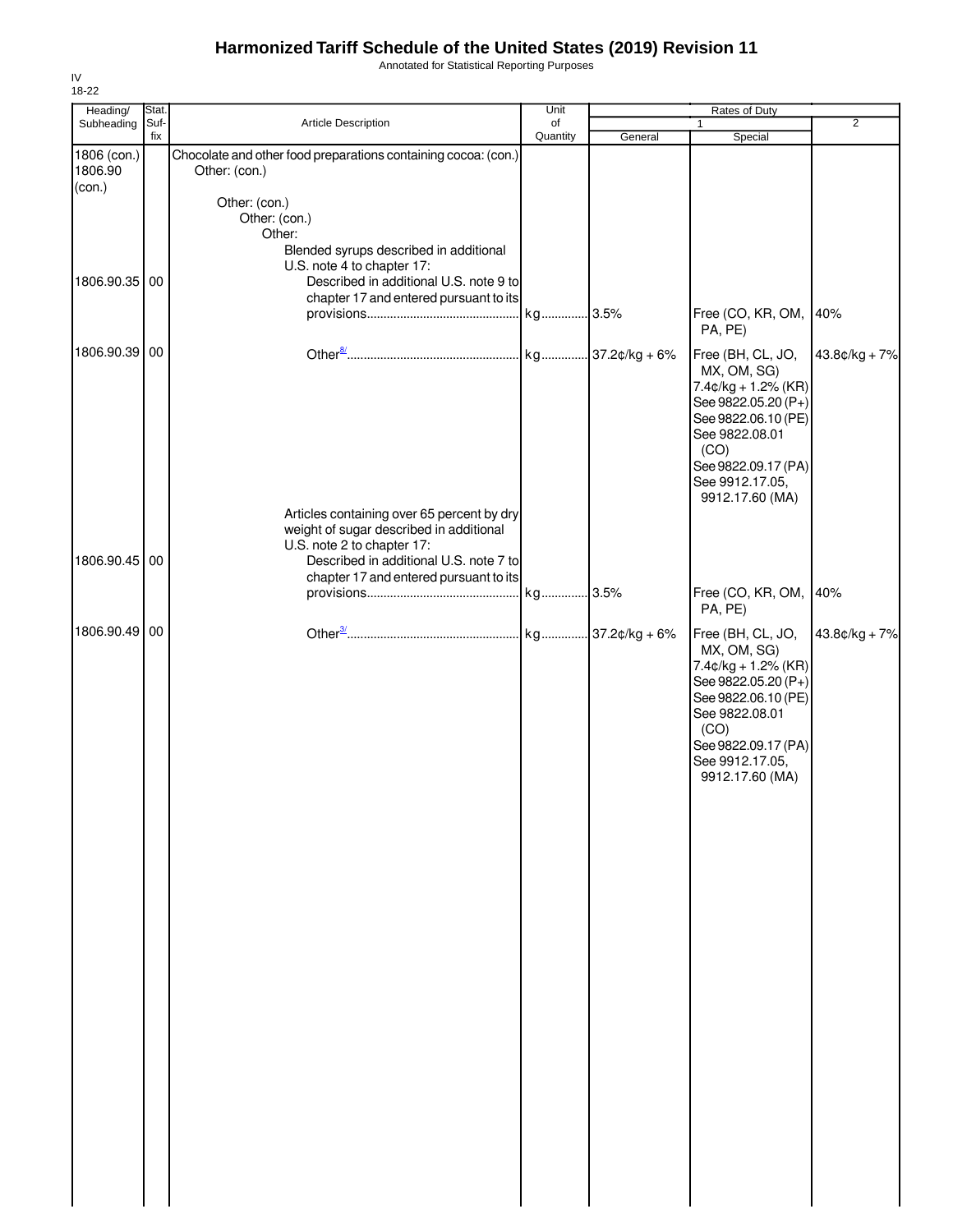Annotated for Statistical Reporting Purposes

| Heading/               | Stat.       |                                                                                 | Unit           |         | Rates of Duty                                      |                |  |
|------------------------|-------------|---------------------------------------------------------------------------------|----------------|---------|----------------------------------------------------|----------------|--|
| Subheading             | Suf-<br>fix | Article Description                                                             | of<br>Quantity | General | $\mathbf{1}$<br>Special                            | $\overline{2}$ |  |
| 1806 (con.)<br>1806.90 |             | Chocolate and other food preparations containing cocoa: (con.)<br>Other: (con.) |                |         |                                                    |                |  |
| (con.)                 |             | Other: (con.)                                                                   |                |         |                                                    |                |  |
|                        |             | Other: (con.)<br>Other: (con.)                                                  |                |         |                                                    |                |  |
|                        |             | Articles containing over 10 percent by dry                                      |                |         |                                                    |                |  |
|                        |             | weight of sugar described in additional<br>U.S. note 3 to chapter 17:           |                |         |                                                    |                |  |
| 1806.90.55 00          |             | Described in additional U.S. note 8 to                                          |                |         |                                                    |                |  |
|                        |             | chapter 17 and entered pursuant to its                                          |                |         | Free (A, BH, CA, CL, 40%                           |                |  |
|                        |             |                                                                                 |                |         | CO, D, E, IL, JO,<br>KR, MA, OM, P,<br>PA, PE, SG) |                |  |
| 1806.90.59 00          |             |                                                                                 |                |         | Free (BH, CL, JO,                                  | 43.8¢/kg + 7%  |  |
|                        |             |                                                                                 |                |         | MX, OM, SG)<br>$7.4¢/kg + 1.2% (KR)$               |                |  |
|                        |             |                                                                                 |                |         | See 9822.05.20 (P+)                                |                |  |
|                        |             |                                                                                 |                |         | See 9822.06.10 (PE)<br>See 9822.08.01              |                |  |
|                        |             |                                                                                 |                |         | (CO)<br>See 9822.09.17 (PA)                        |                |  |
|                        |             |                                                                                 |                |         | See 9912.17.05,                                    |                |  |
| 1806.90.90             |             |                                                                                 |                | 6%      | 9912.17.60 (MA)<br>Free (A*, AU, BH,               | 40%            |  |
|                        |             |                                                                                 |                |         | CA, CL, CO, D, E,                                  |                |  |
|                        |             |                                                                                 |                |         | IL, JO, KR, MA,<br>MX, OM, P, PA,                  |                |  |
|                        |             | Confectionery:                                                                  |                |         | PE, SG)                                            |                |  |
|                        | 11          | Containing peanuts or peanut                                                    |                |         |                                                    |                |  |
|                        |             |                                                                                 |                |         |                                                    |                |  |
|                        | 19<br>90    |                                                                                 |                |         |                                                    |                |  |
|                        |             |                                                                                 |                |         |                                                    |                |  |
|                        |             |                                                                                 |                |         |                                                    |                |  |
|                        |             |                                                                                 |                |         |                                                    |                |  |
|                        |             |                                                                                 |                |         |                                                    |                |  |
|                        |             |                                                                                 |                |         |                                                    |                |  |
|                        |             |                                                                                 |                |         |                                                    |                |  |
|                        |             |                                                                                 |                |         |                                                    |                |  |
|                        |             |                                                                                 |                |         |                                                    |                |  |
|                        |             |                                                                                 |                |         |                                                    |                |  |
|                        |             |                                                                                 |                |         |                                                    |                |  |
|                        |             |                                                                                 |                |         |                                                    |                |  |
|                        |             |                                                                                 |                |         |                                                    |                |  |
|                        |             |                                                                                 |                |         |                                                    |                |  |
|                        |             |                                                                                 |                |         |                                                    |                |  |
|                        |             |                                                                                 |                |         |                                                    |                |  |
|                        |             |                                                                                 |                |         |                                                    |                |  |
|                        |             |                                                                                 |                |         |                                                    |                |  |
|                        |             |                                                                                 |                |         |                                                    |                |  |
|                        |             |                                                                                 |                |         |                                                    |                |  |
|                        |             |                                                                                 |                |         |                                                    |                |  |